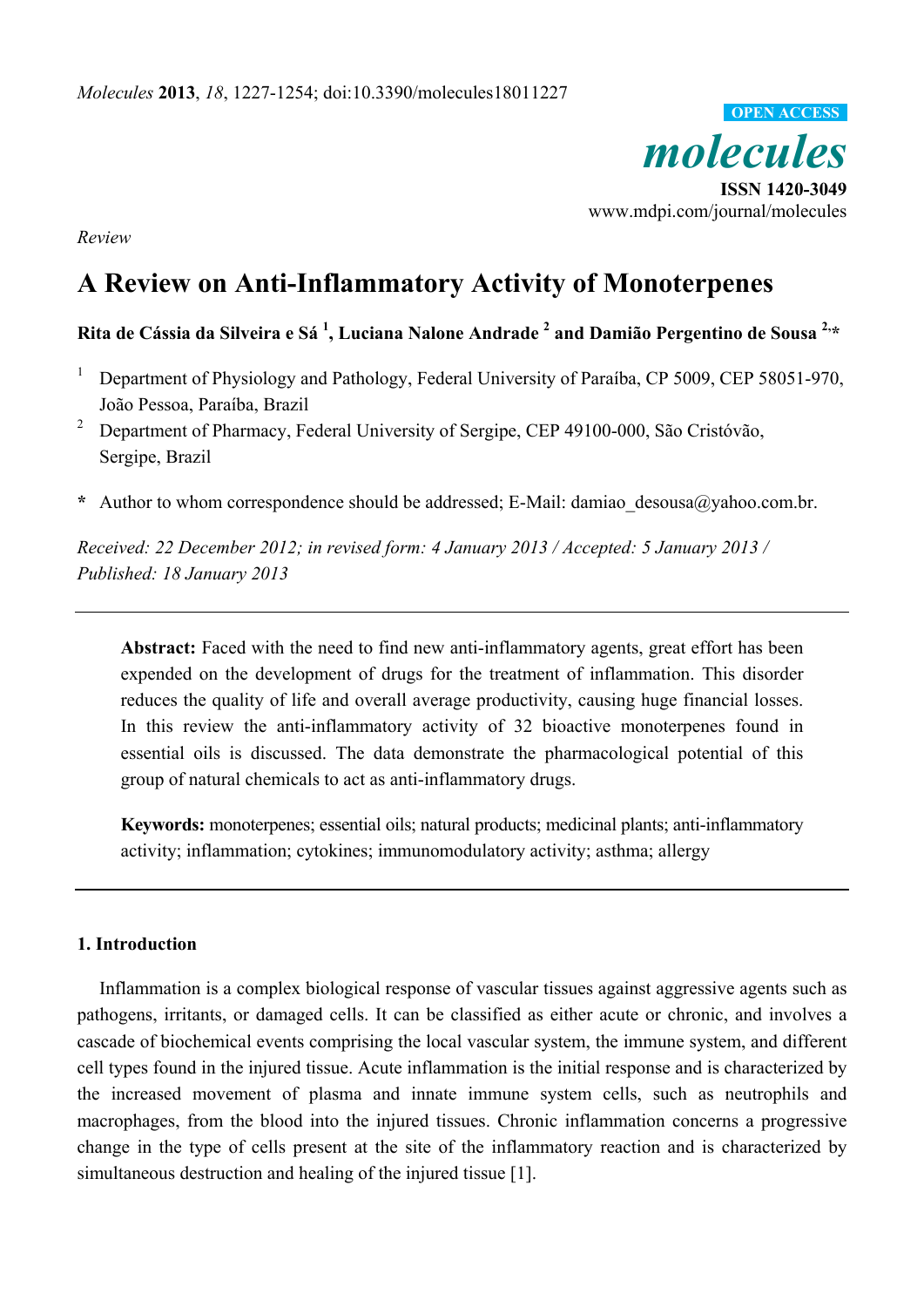Regardless of the triggering factor, the mechanisms involved in the inflammatory process are common to all and the standard signs of inflammation are expressed by increased blood flow, elevated cellular metabolism, vasodilatation, release of soluble mediators, extravasation of fluids and cellular influx [1]. Upon the presence of the inflammatory agent, cell membranes induce the activation of phospholipase A2 followed by release of arachidonic acid and inflammatory mediators such as cytokines, serotonin, histamine, prostaglandin and leukotrienes that increase vascular permeability, thus facilitating the migration of leukocytes to the site of inflammation [2,3].

A closer look at this process shows that during the initial stages of inflammation, leukotrienes, prostaglandins, and histamine bind to their receptors on endothelial cells leading to vasodilatation, contraction of endothelial cells, and increased blood vessel permeability. The binding of histamine sets off an upregulation of P-selectin (a cell adhesion molecule) and platelet-activating factor (PAF) on the endothelial cells that line the venules. The subsequent binding of P-selectin and PAF to leukocytes leads to extravasation followed by leukocyte migration towards chemotactic agents (e.g., complement protein C5a and leukotriene B4) produced by cells at the site of injury. In addition, activated macrophages and vascular endothelial cells release inflammatory cytokines such as tumor necrosis factor (TNF) and interleukin-1 (IL-1) that bind to receptors on endothelial cells maintaining the inflammatory response by upregulation of the production of the adhesion molecule E-selectin and keeping the expression of P-selectin. E-selectin binds to leukocytes, which, then, move across the basement membrane towards chemokines such as interleukin-8 (IL-8) and monocyte chemotactic protein-1 (MCP-1) generated by cells at the infected site [1–3].

Inflammation is a protective measure taken by the organism to eliminate the injurious stimuli; however the use of anti-inflammatory substances can be an effective tool in the therapeutic treatment of the diseases. In this context, medicinal plants and their isolated compounds are employed worldwide in folk medicine to treat different inflammatory conditions, such as lung and skin inflammations. In the continuous search for new bioactive natural products against inflammation, essential oils are increasingly being referred to as a rich source of such products, therefore the anti-inflammatory activity of some essential oils and their isolated components, *i.e.*, the monoterpenes, is reported below. Most investigations concerning the anti-inflammatory potential of agents are undertaken in rodents with the use of different test models such as the carrageenan, formalin and arachidonic acid induced paw edema, among others, and *in vitro* and *ex vivo* protocols, which may employ essential oils or monoterpenes.

Essential oils of aromatic plants such as *Helichrysum odoratissimum* (L.) Less., *Heteropyxis natalensis* Harv. and *Lippia javanica* (Burm. f.) Spreng., species popularly employed in the treatment of dermatological pathologies, were used in experimental assays to determine the 5-lipoxygenase inhibitory activity of these species. This enzyme is a member of the lipoxygenase family that converts essential fatty acids into leukotrienes, proinflammatory mediators which are mainly released from myeloid cells. The essential oils of these aromatic plants and two of their major components, namely 1,8-cineole and limonene, are believed to contribute to the anti-inflammatory activity of these species, in which 1,8-cineole has been shown to cause a partial potentiation of the anti-inflammatory action exhibited by limonene [4]. In another study, the investigation of the immunostimulating activity of essential oils of various plants (lemon, eucalyptus, marjoram, juniper, thyme, lavender, mentha, rosemary, geranium, pine, and salvia) and the monoterpenes 1,8-cineole, menthol, citral, α-pinene, limonene, linalool, thymol, camphor, and borneol showed that the pine and lemon oils had the strongest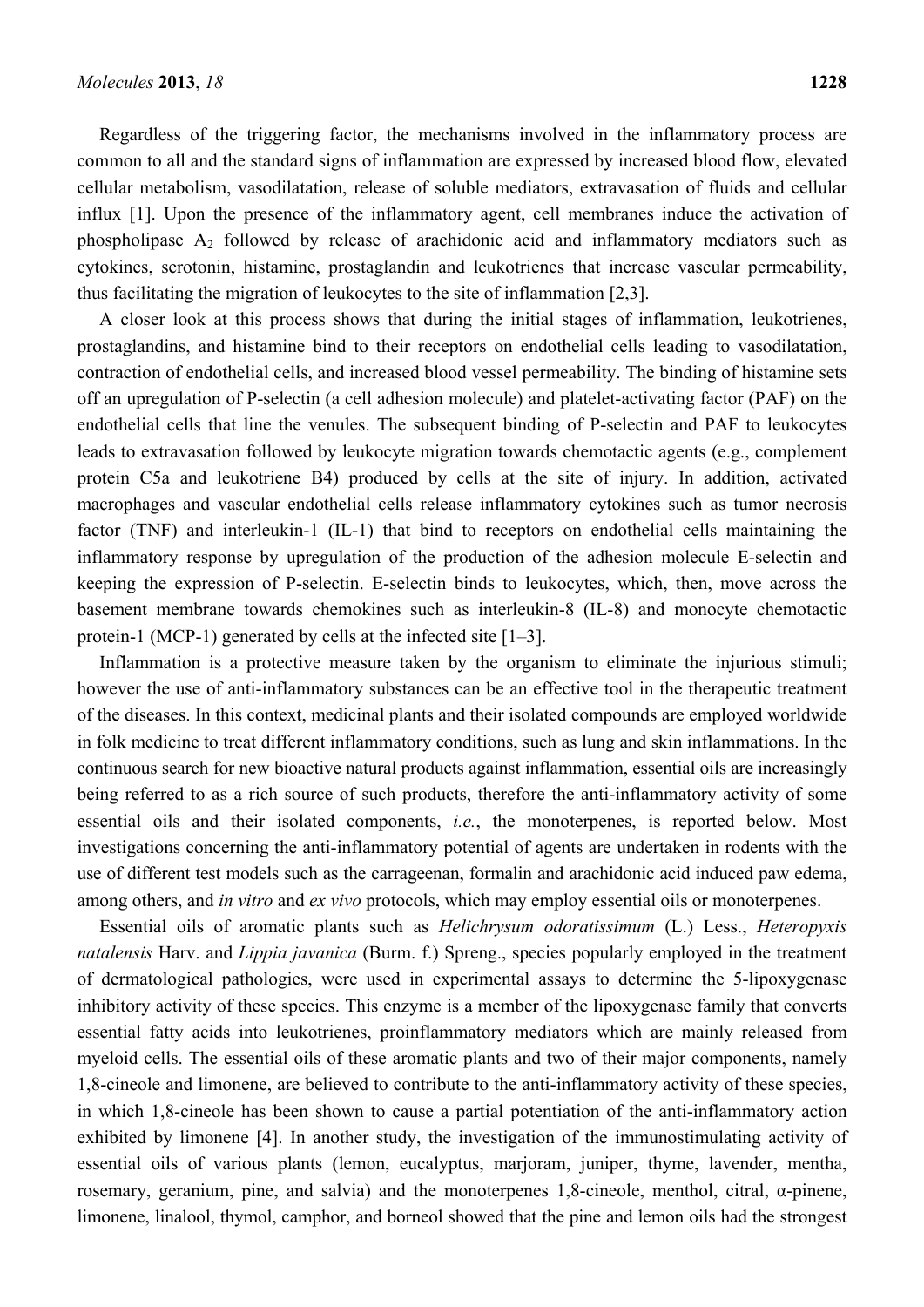immunostimulating activity, while α-pinene displayed the strongest action among the monoterpenes, followed by borneol and 1,8-cineole [5]. With a similar purpose, Standen and collaborators [6] tested *in vitro* a selection of essential oils obtained from *Matricaria recutita*, *Boswellia carteri*, *Pelargonium graveolens*, *Lavandula angustifolia*, *Citrus limon*, *Melaleuca alternifolia*, *Melaleuca viridiflora*, *Santalum spicatum*, *Cedrus atlantica* and *Thymus vulgaris*, and the monoterpenes α-pinene, (*S*)-(−)-limonene, linalool, geraniol, thymol, 1,8-cineole, linalyl acetate, and (+)-terpinen-4-ol for potential immunomodulating effects on natural killer cell activity (NKCA) and lymphocyte activation through CD69 expression. Linalyl acetate was the only monoterpene that exhibited a dose-dependent stimulation of NKCA, whereas no other effects of essential oils or the other monoterpenes were found.

The evaluation of the immunosensitizing potential of monoterpenes present in the essential oils of a variety of aromatic, edible and medicinal plants was performed in the rat popliteal lymph node assay (PLNA), which is also a test that has also been proposed as a screening tool for detecting chemicals with potential of inducing allergic and auto-immune-like reactions in humans. PLNA was positive for the monoterpenes citral,  $\alpha$ -terpinene,  $\beta$ -myrcene and (−)- $\alpha$ -pinene, and negative for (−)-menthol, 1,8-cineole, (±)-citronellal, (+)-limonene, (±)-camphor and terpineol. A secondary PLNA, a T-cell priming test, with the four substances tested positive in the primary assay showed that citral,  $\alpha$ -terpinene, β-myrcene and  $(-)$ - $\alpha$ -pinene were negative in the secondary assay, indicating that these monoterpenes induced a immunostimulatory response due to their irritant properties, but no monoterpene seemed to be a sensitizing agent in the PLNA [7]. Furthermore, the investigation of the inhibitory action of essential oils obtained from various plants against the production of leukotriene as a mediator of inflammation showed that at least a compound selected from a group consisting of (−)-menthol, (+)-limonene, α-terpinene, γ-terpinene, terpineol, β-myrcene, (±)-linalool, geraniol, citral, α-cyclocitral, (+)-α-pinene, (−)-α-pinene, and (+)-*cis*-verbenol was effective as an inhibitor of leukotriene production, indicating that the inhibitor can be used for a variety of inflammatory diseases, including asthma, chronic bronchitis, and allergic rhinitis, among others [8]. The investigation of the antiasthmatic properties of the essential oil extracted from the leaves of *Artemisia argyi*, and its monoterpenic constituents *trans*-carveol, α-terpineol/l-α-terpineol, α-phellandrene, camphene, borneol acetate, isoborneol, and carvone besides the sesquiterpenes elemol and α-cedrene in guinea pigs indicated that α-terpineol/l-α-terpineol and *trans*-carveol were antiasthmatic and that α-terpineol was more effective than the essential oil [9,10]. In another study, the constituents of *Ocimum basilicum* Benth essential oil such as estragole, 1,8-cineole, ocimene, linalool acetate, 1-epibicyclosesquiphellandrene, menthol, menthone, cyclohexanol, cyclohexanone, myrcenol and nerol were also tested and only myrcenol and nerol exhibited antiasthmatic activity [11].

Essential oils are a mixture of volatile and natural substances, characterized by a strong odor and produced by aromatic plants as secondary metabolites. They have a wide range of applications and have been commercially important for the pharmaceutical, food, cosmetic and perfume industries. The variety of pharmacological activities found in essential oils is remarkable. This class of natural products is attracting the interest of many researchers to investigate its potential as drugs for the treatment of various diseases. The number of clinical and pre-clinical studies about essential oils and their chemical constituents is increasing every year. Furthermore, there are many bioactive substances that are synthesized from constituents of essential oils. Some pharmacological activities of these oils, such as antitumoral and antinociceptive actions are related to their anti-inflammatory effects [12–16]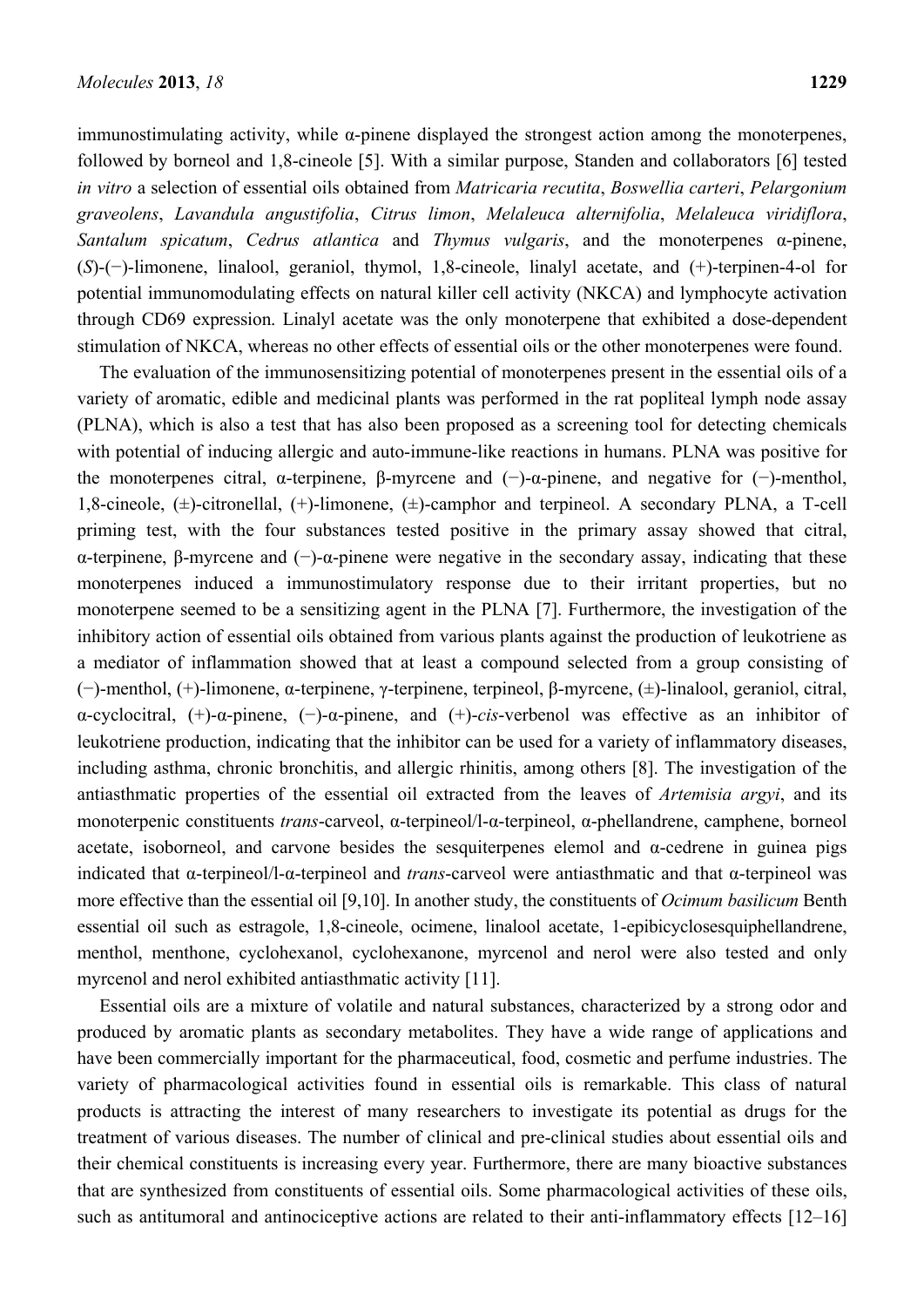The monoterpenes are natural products belonging to the chemical group of terpenes and the main constituents of essential oils. They are found in many bioactive essential oils and medicinal plants [12]. Considering that the monoterpenes are common in many plant species and are used in cosmetic and pharmaceutical preparations, as well as in the food industry, it is important to review the pharmacological potential of monoterpenes with the anti-inflammatory activity.

#### **2. Methodology**

The present study was carried out based on the literature review of the monoterpenes from essential oils with anti-inflammatory activity. Information about 32 bioactive compounds is given in this article.

Chemical structure and name of bioactive compounds, as well as the corresponding references are provided. The monoterpenes presented in this review were selected on the base of the effects shown in specific experimental models for evaluation of the anti-inflammatory activity and/or by complementary studies, which have aimed to elucidate the mechanisms of action. To select the essential oils constituents terms related to the theme, such as "essential oils" and "monoterpenes", were used, as well as names of representative compounds of these chemical groups refining with "asthma, antiasthmatic effect, allergy, antiallergic effect, inflammation, anti-inflammatory, immune response, lymphocytes, cytokines, immunoglobulins or immunoregulatory". A search was performed in the scientific literature databases Chemical Abstracts until January 2012.

### **3. Results and Discussion**

### *3.1. 1,8-Cineol, l-Menthol, Menthone, and Neomenthol*

Cineole or 1,8-cineole or 1,8-cineol (eucalyptol) is a monoterpene oxide present in the essential oil of many plants, for example eucalyptus, popularly used to treat respiratory diseases aggravated by infection [17]. The anti-inflammatory activity of 1,8-cineole was investigated by using the trinitrobenzenesulfonic acid (TNBS)-induced colitis model in rats, which is one of the most common experimental models used in screening drugs active against human inflammatory bowel disease [18]. Male Wistar rats received 1,8-cineole (200 and 400 mg/kg) rectally, 24 and two hours before (pre-treatment) or two and 24 h after (post-treatment) the induction of colitis via intracolonic administration of TNBS. The administration of TNBS induced an extensive inflammation and ulceration in the colon associated with an increase in myeloperoxidase (MPO) activity, an indicator of neutrophilic infiltration. Myeloperoxidase is an enzyme released from storage granules following activation of the neutrophils by inflammatory stimuli, showing potent proinflammatory properties and a direct contribution to tissue injury [19]. Animals pre-treated but not post-treated with 1,8-cineole showed a significant reduction in gross damage scores and wet weights of the inflamed colonic tissue, a parameter considered a reliable and sensitive indicator of the severity and extent of the inflammatory response [20]. In addition, it also significantly reduced MPO activity, thus indicating anti-inflammatory effect of 1,8-cineole with a possible preventive action for gastrointestinal inflammation and ulceration [17].

The anti-inflammatory action of 1,8-cineole was also demonstrated in the Wistar rat submitted to the carrageenan-induced paw edema and cotton pellet-induced granuloma models. The treatment with 1,8-cineole (100, 200 and 400 mg/kg, p.o.) caused a significant reduction in paw edema by 26%, 26%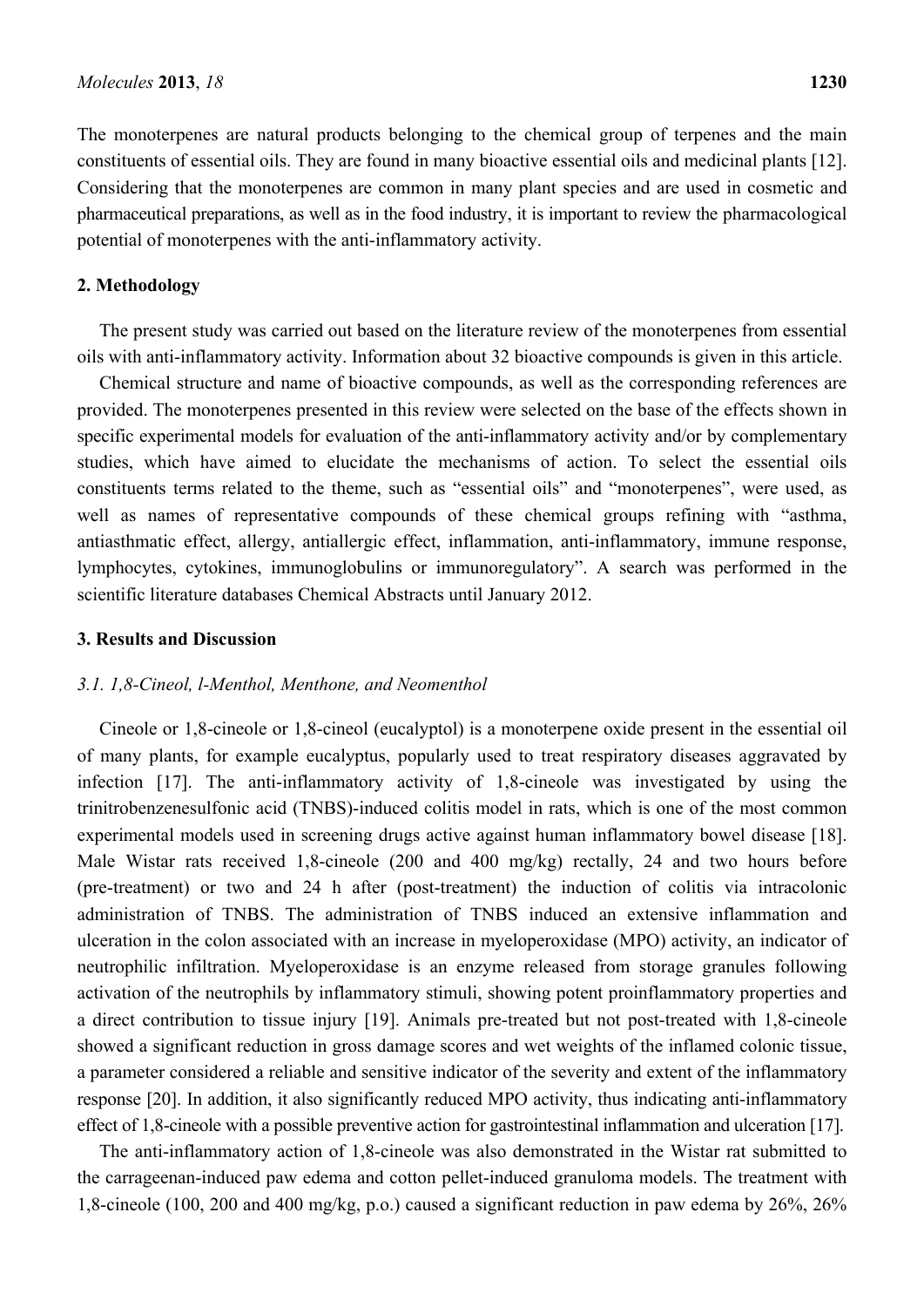and 46%, respectively, although the standard drug, indomethacin (5 mg/kg, p.o.), showed a greater inhibition (62%). The effects of 1,8-cineole and indomethacin on cotton pellet-induced granuloma also indicated anti-inflammatory action of these substances as seven days after treatment, both the wet and dry weights of granulation tissue surrounding the pellets were significantly reduced in the 1,8-cineole (400 mg/kg) treated group by 37% and 40%, respectively, and in the indomethacin group (5 mg/kg) by 25% and 55%, respectively [13].

In the humans, a clinically relevant anti-inflammatory action of 1,8-cineole in bronchial asthma was reported in a double-blind placebo-controlled trial that evidenced a mucolytic and steroid-saving effect of 1,8-cineole in bronchial asthma patients [21]. A previous study by this author reported the inhibitory effect of 1,8-cineole on lipopolysaccharide (LPS)-and interleukin (IL)-1β (IL-1β)-stimulated mediator production by human monocytes *in vitro*, showing a decreased production of tumor necrosis factor α (TNF-α), IL-1β, leukotriene B4 (LTB4) and tromboxane B2, an indication that 1,8-cineole could be useful in long term treatment of airway inflammation in bronchial asthma and other steroid-sensitive disorders [22]. Moreover, the evaluation of the effect of 1,8-cineole on arachidonic acid metabolism in blood monocytes of asthma patients revealed that the production of LTB4 and prostagladin E2 (PGE2) measured from isolated monocytes was significantly inhibited in patients (−40.3% and −31.3%, respectively) and health subjects (−57.9% and −41.7%, respectively). Similarly, the effect of 1,8-cineole (1.5 μg/mL) on monocyte mediator production was studied *in vitro* and compared to the effects of inhaled budesonide (108 M), a glucocorticoid steroid used for the treatment of asthma and non-infectious rhinitis. Both 1,8-cineole and budesonide exerted similar inhibitory effects as evidenced by the reduced *in vitro* production of LTB4 (−27.9%, −23%), PGE2 (−75.5%, −44%), and IL-1β (−84.2%, −52%) [22].

Juergens and collaborators [23] also investigated the anti-inflammatory efficacy of 1,8-cineole in inhibiting polyclonal stimulated cytokine production by human unselected lymphocytes and LPS-stimulated monocytes. At 1.5 μg/mL, 1,8-cineole significantly inhibited cytokine production in lymphocytes of TNF-α (92%), IL-1β (84%), IL-4 (70%) and IL-5 (65%), and monocytes of TNF-α (99%), IL-1β (84%), IL-6 (76%) and IL-8 (65%), and at 0.15  $\mu$ g/mL, it significantly suppressed production of TNF-α and IL-1β by monocytes (77% and 61%, respectively) and of IL-1β and TNF-α by lymphocytes (36% and 16%, respectively). The results obtained in this study show that 1,8-cineole acts as a strong inhibitor of TNF- $\alpha$  and IL-1 $\beta$  and strengths its use as an agent to control airway mucus hypersecretion by cytokine inhibition, suggesting long-term treatment to reduce the severity of asthma, sinusitis and chronic obstructive pulmonary disease. IL-1β, a molecular form of IL-1 (a potent proinflammatory cytokine), is one of the most important mediators of inflammation, which plays important roles in the reactions involved in the acute phase response. It is produced by blood monocytes, macrophages, and dendritic cells, among other cells in the body, and when liberated in small amounts elicits hypotension, fever, and the release of adrenocorticotrophic hormone. It also stimulates the production of cytokines such as IL-6 which, in turn, induces the synthesis of hepatic acute-phase proteins (*i.e.*, serum amyloid A and C-reactive protein) and stimulates the synthesis of adhesion molecules in endothelial cells and leucocytes, producing leukocytosis and thrombocytosis [1].

The efficacy of the acute treatment with 1,8-cineole on reducing inflammatory airway parameters has been assessed in the guinea pig by submitting ovalbumin (OVA)-sensitized animals to antigenic challenge (OVA) with or without pre-treatment with a single dose of inhaled 1,8-cineole. The airway inflammatory parameters were reduced or absent in 1,8-cineole-treated animals, and they included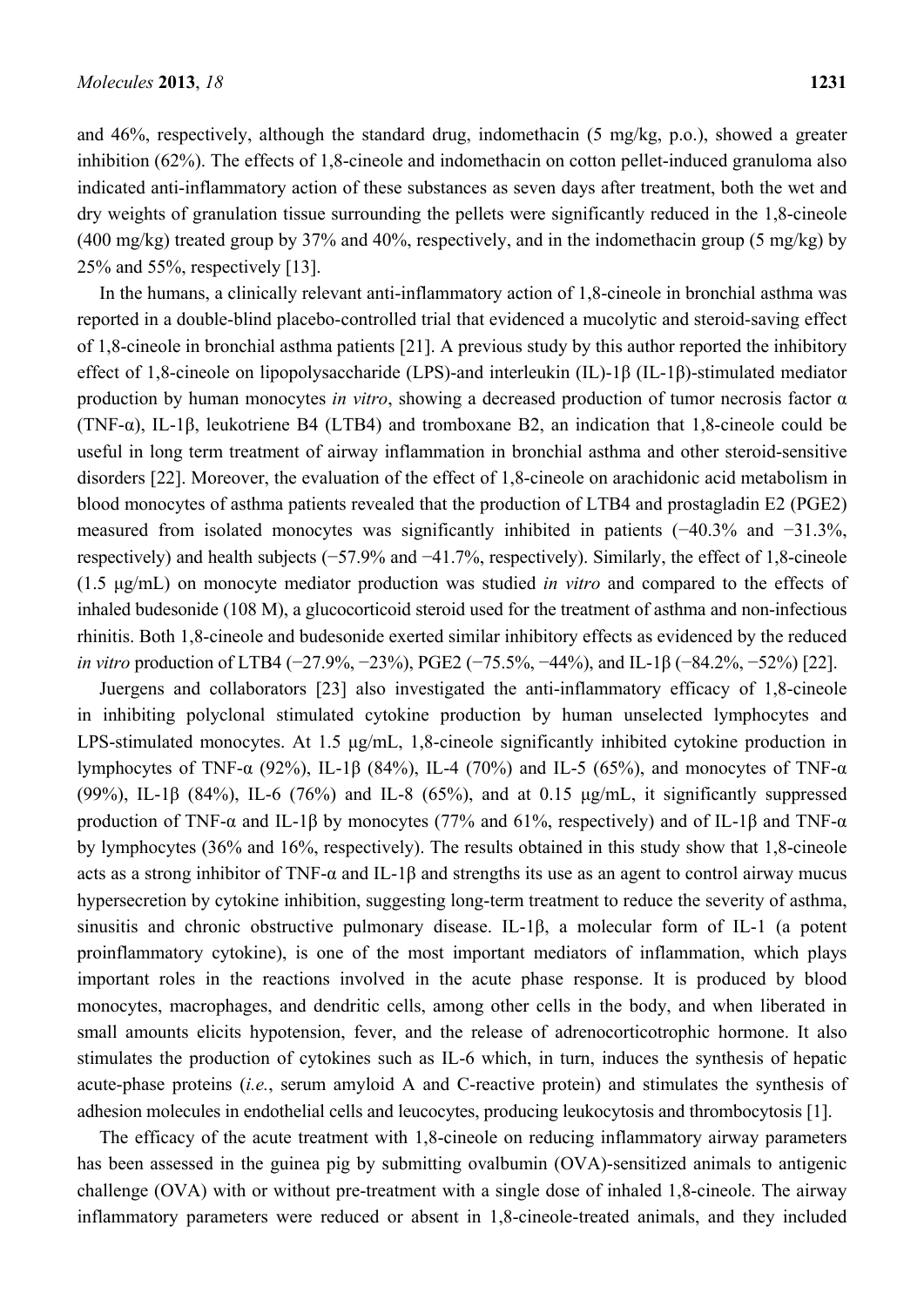reduced levels of the proinflammatory cytokines TNF-α and IL-1β in bronchoalveolar lavage fluid (BALF), impairment of the OVA-induced increase of MPO activity in BALF, and preventive action in the reduction of the mucociliary clearance induced by the antigen presentation. Additionally, the acute treatment impaired the development of airway hyperresponsiveness to carbachol (a cholinomimetic drug that binds and activates the acetylcholine receptor) in isolated tracheal rings [24].

Further action of 1,8-cineole in the airway was shown in a study carried out in guinea pigs and Wistar rats involving the broncodilatory activity of this monoterpene when compared to the effects of phenoterol, an adrenergic beta-2 agonist that is used as a bronchodilator and tocolytic. 1,8-Cineole (1–30 mg/kg) and phenoterol exhibited similar efficacy in decreasing, *in vivo*, rat bronchial resistance  $(66.7 \pm 3.2\% \text{ vs. } 72.1 \pm 5.3\%$ , respectively), showing a relaxant activity of 1,8-cineole in the rat and guinea pig (nonsensitized and ovalbumin-sensitized) airway smooth muscle by a nonspecific mechanism [25]. In humans, a double-blind, placebo-controlled multi-center-study was performed employing 242 patients with stable chronic obstructive pulmonary disease that received 200 mg of cineole or placebo three times daily as concomitant therapy for six months during winter-time. The therapy with 1,8-cineole reduced exacerbations as well as dyspnea and improved lung function and health status. The study suggested that 1,8-cineole acted as an active controller of airway inflammation in chronic obstructive pulmonary disease by interfering in the pathophysiology of airway inflammation of the mucus membrane [26].

The assessment of the anti-inflammatory effects of *Artemisia princeps* Pamp essential oil and its main constituents 1,8-cineole and α-terpineol against *Gardnerella vaginalis*-induced vaginosis and vulvovaginal candidiasis in mice revealed that the intravaginal treatment with the essential oil or the monoterpenes produced a significant decrease in the number of viable *G. vaginalis* and *Candida albicans* in the vaginal cavity and MPO activity in vaginal tissues. They also inhibited the expressions of proinflammatory cytokines (IL-1β, IL-6 and TNF-α), cyclooxigenase-2 (COX-2), inducible nitric oxide synthase (iNOS), and the activation of nuclear transcription factor κappa B (NF-κB). In addition, they increased the expression of anti-inflammatory cytokine IL-10, and inhibited the expressions of proinflammatory cytokines and the activation of NF-κB in LPS-stimulated peritoneal macrophages, being α-terpineol the strongest inhibitory effector of the expressions of proinflammatory cytokines and NF-κB activation [27]. NF-κB is a ubiquitous rapid response transcription factor in cells involved in immune and inflammatory reactions. After its activation, NF-κB migrates to the cell nucleus to induce the expression of cytokines, such as TNF-α, IL-1β, IL-6, COX-2 and adhesion molecules (L-selectins, ICAM-1), which are important for the genesis of inflammatory signals [14,28].

In a study developed by Ciftci and collaborators [29], the toxic effects of 2,3,7,8-tetrachlorodibenzo*p*-dioxin (TCDD—a persistent environmental pollutant) on the percentage of T-cell subsets and B-lymphocyte, and the effectiveness of 1,8-cineole and β-myrcene (myrcene) on this toxicity in rats were examined. Following oral administration of 1,8-cineole (100 mg/kg/day) and myrcene (100 and 200 mg/kg/day) dissolved in corn oil with or without TCDD for 30 and 60 days, the blood samples analysis showed that TCDD significantly reduced the percentage of lymphocyte subsets of CD3+, CD4+, CD161+, CD45RA, CD4+CD25+ and total lymphocyte, but significantly increased the percentage of CD8+ cells. On the other hand, 1,8-cineole and myrcene significantly decreased CD8+ cells levels but increased CD3+, CD4+, CD161+, CD45RA, CD4+CD25+ and total lymphocytes, indicating that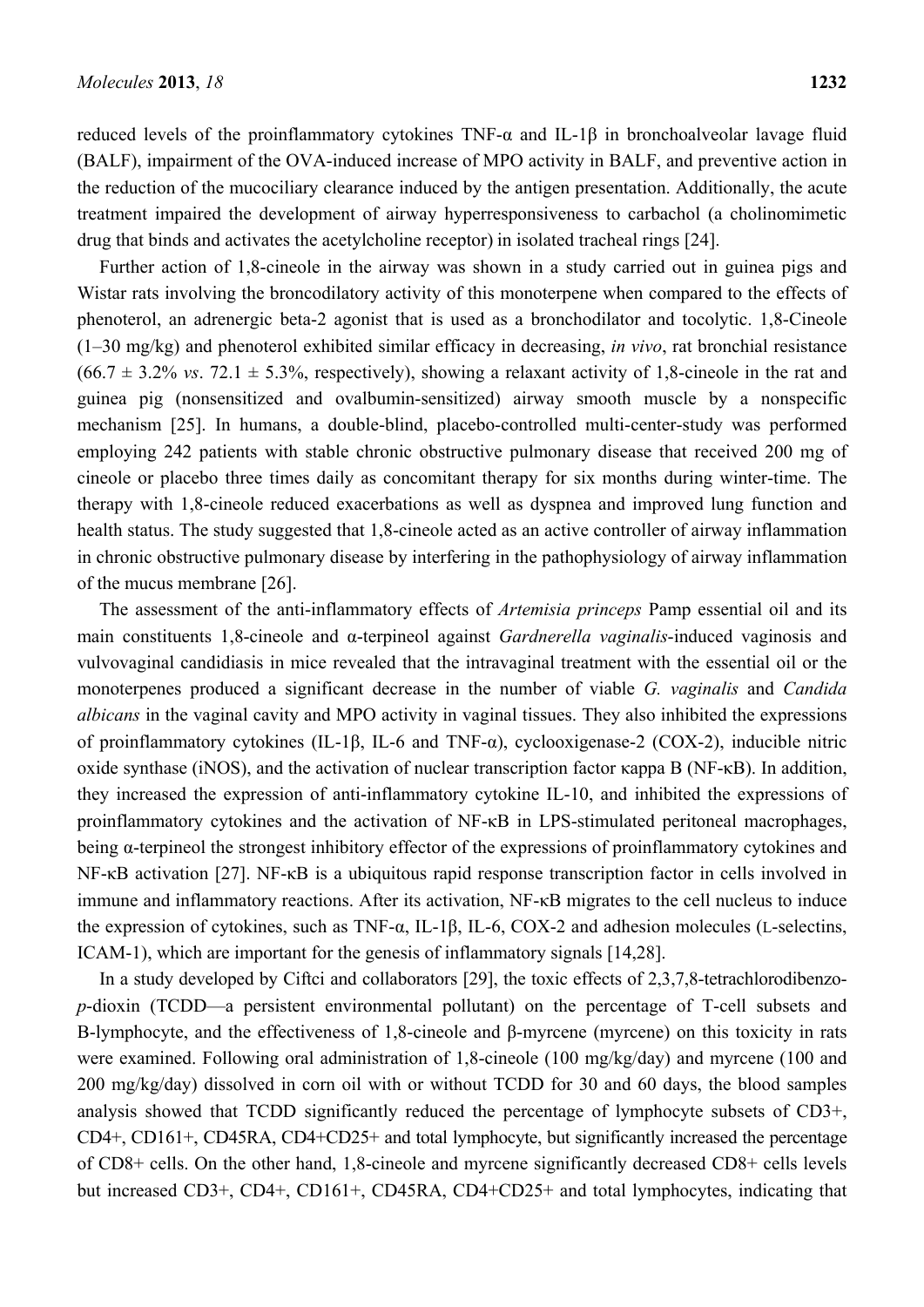these monoterpenes displayed immunomodulatory effects and eliminated TCDD-induced immune suppressive effects in rats.

The anti-inflammatory activity of the monoterpene l-menthol and mint oil was investigated by Juergens and collaborators [15] in human monocytes *in vitro* using LPS-stimulated monocytes followed by the assessment of IL-1β production and the arachidonic acid metabolism by measuring the inflammation mediators LTB4 and PGE2 as indicators for both the lipoxygenase and the cyclooxygenase pathways, respectively. 1-Menthol significantly reduced the production of LTB4 (64.4  $\pm$  10%), PGE2  $(-56.6 \pm 8\%)$ , and IL-1β (-64.2  $\pm$  7%), while mint oil exhibited similar effects on LTB4 and IL-1β. The results suggest preferable anti-inflammatory effects of l-menthol in human monocytes, indicating the potential therapeutic efficacy of this monoterpene for treatment of chronic inflammatory disorders such as bronchial asthma, colitis and allergic rhinitis [15]. Furthermore, the anti-allergic effects of peppermint oil, l-menthol, menthone, neomenthol, and 1,8-cineole (chewing gum constituents) were examined in type I allergic reactions, in which l-menthol, menthone and 1,8-cineole suppressed antigen-induced histamine release from rat peritoneal mast cells. In another study, the oral administration of 1,8-cineole and intraperitoneal injection of peppermint oil, l-menthol, menthone and 1,8-cineole inhibited passive cutaneous anaphylaxis (PCA) of guinea pigs as demonstrated by Arakawa and Osawa [30]. The comparison of the clinical efficacy of flavored and non-flavored chewing gums in allergic rhinitis (pollenosis) showed that the peppermint gums enriched with l-menthol, 1,8-cineole, as well as geraniol or citronellol, more effectively attenuated rhinitis symptoms than the non-flavored gum and normal peppermint flavored gum [30,31].

Previously, the comparison between the actions of menthol and retinoic acid (RA) on human leukocyte cell lines showed that RA decreased the number of interleukin-6 receptors (IL-6R) on these cell lines, including the myeloma cell line AF10, and 2 B-cell hybridomas that correspond to cells at earlier stages of B-cell development, while menthol also suppressed the IL-6R expression and inhibited cell growth [32].

#### *3.2. Thymoquinone and Thymohydroquinone*

Thymoquinone is the main monoterpene of the volatile oil obtained from the seeds of *Nigella sativa* L. (Ranunculaceae), a plant used in folk medicine to treat eczema, asthma, bronchitis and inflammation [33]. Other biological properties of this species include anti-inflammatory, immune stimulation, and respiratory stimulatory effects [34–36], among others, all of which have been attributed to the presence of thymoquinone. Several studies have shown the effect of this monoterpene on airway inflammation in mouse (Balb/c) and rat (Sprague-Dawley) models of allergic asthma. The inflammatory reaction in such cases comprises a series of responses that includes increase in the number of T helper type 2 (Th2) cytokine levels (IL-4, IL-5, and IL-13), eosinophils and mast cells, mucus hypersecretion, and production of immunoglobulin E (IgE) [37–40]. Prostaglandin D2 (PGD2), an important product of arachidonic acid metabolism by cyclooxygenases, is also produced by inflammatory cells in the airways [41], activated Th2 cells and mast cells [42] to the point that the overproduction of PGD2 results in an increased eosinophilic airway inflammation and Th2 cytokine production in allergic mice [43].

In this context, two experiments carried out in Balb/c mice sensitized and challenged through the airways with OVA evidenced that the intraperitoneal injection of thymoquinone (3 mg/kg) exhibited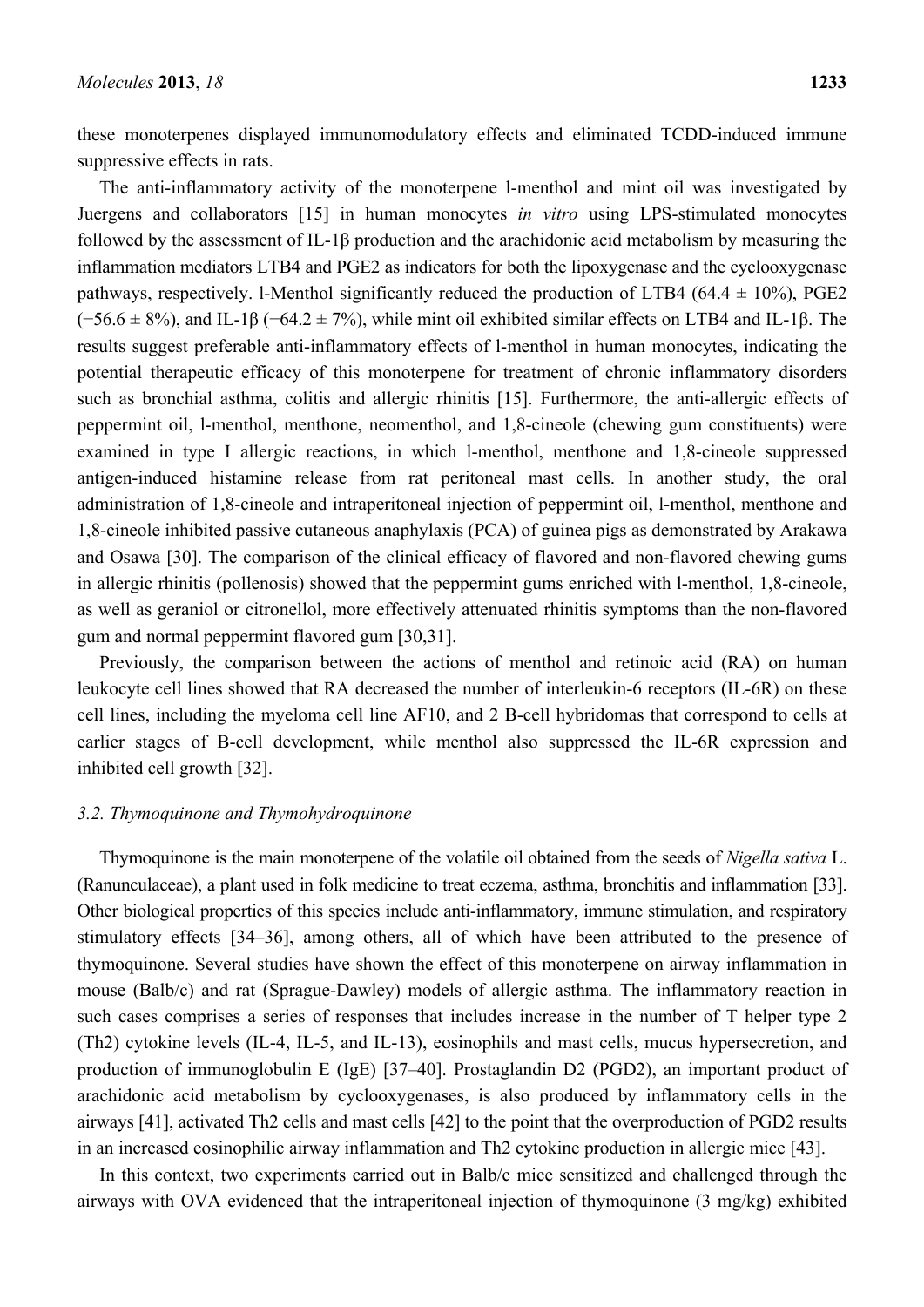anti-inflammatory activity during the allergic response [37,43]. In the study developed by Mezeyan and collaborators [37], sensitized mice showed a significant increase in PGD2 production in the airways followed by the development of inflammatory responses characterized by increased inflammatory cell numbers and Th2 cytokine levels in the bronchoalveolar lavage fluid, lung airway eosinophilia, goblet cell hyperplasia, and the induction of COX-2 protein expression in the lung, which were all effectively reduced after the administration of thymoquinone.

Similar results were obtained by Gazzar and collaborators [44], in which thymoquinone treatment also produced a marked decrease in lung eosinophilia and production of Th2 cytokines both *in vivo*, in the bronchoalveolar lavage fluid, and *in vitro*, following stimulation of lung cells with OVA. Moreover, thymoquinone decreased the elevated serum levels of OVA-specific IgE and IgG1 and inhibited allergen-induced lung eosinophilic inflammation and mucus-producing goblet cells. Together these findings suggest that thymoquinone exerts anti-inflammatory activity during the allergic response in the lung through the inhibition of eosinophil infiltration, PGD2 synthesis and Th2-driven immune response, giving further support to the role played by the oil of *N. sativa* and thymoquinone in alleviating allergic airway inflammation.

In another experimental procedure, the anti-inflammatory activity of thymoquinone extracted from the oil of *N. sativa* seeds was demonstrated on Sprague-Dawley rats with arthritis induced by Freund's incomplete adjuvant (immunization with autologous or heterologous type II collagen in adjuvant). Rheumatoid arthritis is a chronic inflammation characterized by symmetrical polyarthritis and systemic involvement in humans. In mouse or rat models, the collagen-induced arthritis causes proliferative synovitis with infiltration of polymorphonuclear and mononuclear cells, pannus formation, cartilage degradation, erosion of bone and joint fibrosis [45]. After induction of arthritis, the evaluation of TNF-α and IL-1β production, since these pro-inflammatory cytokines are found in high levels in the arthritic joints of rodents with collagen-induced arthritis, and the signs of inflammation on the claw as well as the radiological signs, showed that thymoquinone (2.5 and 5 mg/kg, p.o.) significantly reduced clinical and radiological arthritis scores and TNF- $\alpha$  and IL-1 $\beta$  levels, corroborating the anti-inflammatory action of this substance [46].

Epidemiological studies indicate that the offspring of mothers who expressed a diabetic condition during pregnancy are seven times more likely to develop health complications later in life than the offspring of nondiabetic mothers. In this context, an experimental assay was carried out to verify whether supplementation with a natural antioxidant, *i.e.*, thymoquinone, in female rats with streptozotocin (STZ)-induced gestational diabetes (GD) improved diabetic complications and T cell immune responses in their offspring [47]. The supplementation of diabetic mothers with the monoterpene during pregnancy and lactation periods exerted a significant effect on the mean body weight of neonates and significantly increased the IL-2 level and T cell proliferation, restoring both circulating and thymus homing T cells in the offspring. These results suggest that nutritional supplementation of diabetic pregnant mothers with thymoquinone during pregnancy and lactation improves diabetic complications and provides protective effect in later life by maintaining an efficient T cell immune response in the offspring.

The *in vitro* anti-inflammatory activity of compounds derived from *N. sativa* seeds, such as thymohydroquinone, thymol and thymoquinone were investigated using COX-1 and COX-2 assays. They all exhibited general anti-inflammatory activity, particularly thymol that most effectively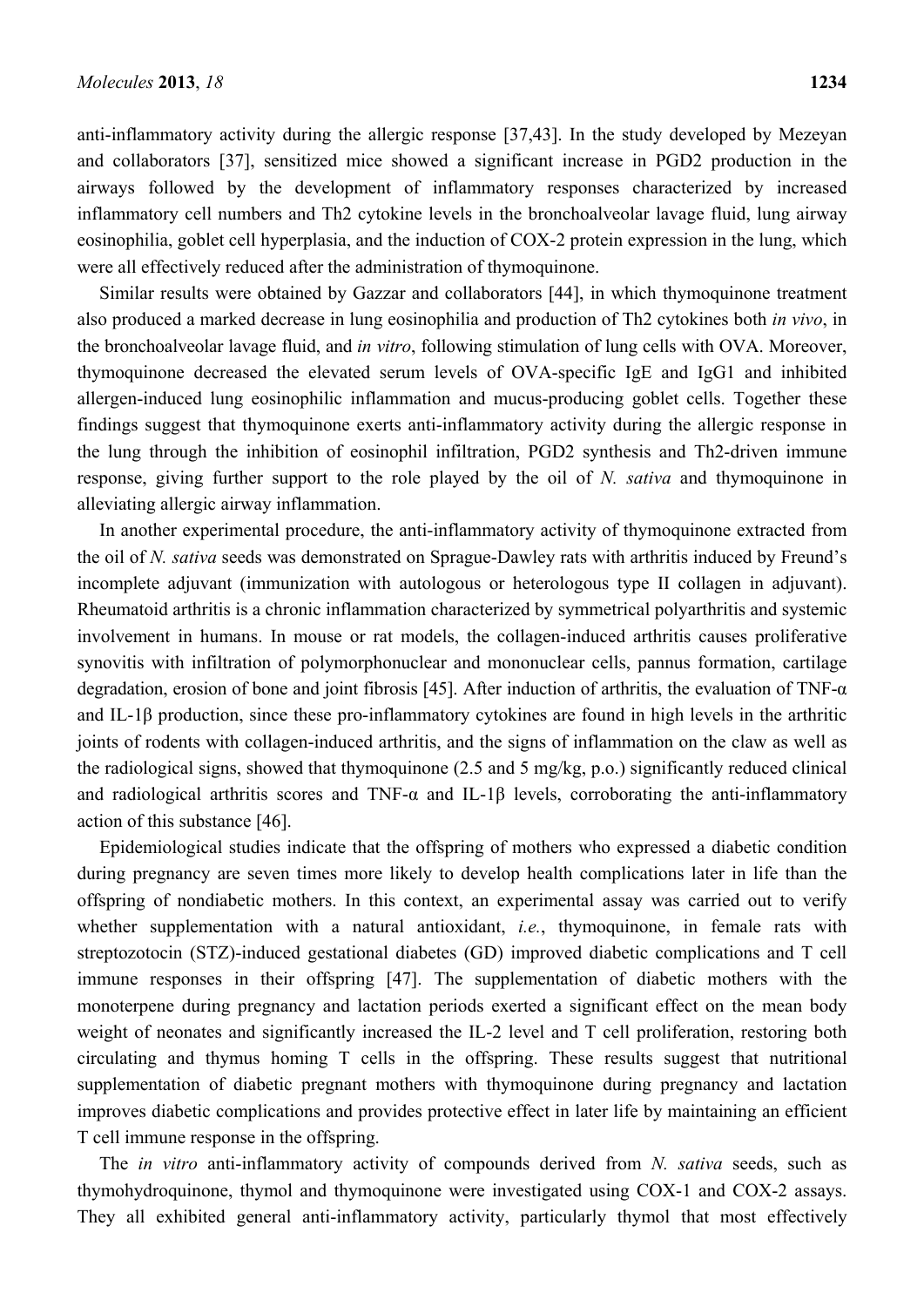inhibited COX-1 while thymohydroquinone and thymoquinone were more active on COX-2 [48]. Conversely, Juhás and collaborators [49] investigated the anti-inflammatory activity of thymoquinone and borneol on TNBS-induced colitis in mice and observed a significant decrease in proinflammatory cytokine (IL-1β and IL-6) mRNA expression in colon tissue in the borneol-treated groups of mice, but surprisingly not in the thymoquinone-treated animals.

#### *3.3. Borneol, l-Borneol, Bornyl Acetate, and Terpineol*

The monoterpene borneol has been shown to be a mast cell membrane stabilizer that can be used as a type I allergy inhibitor. In a rat experimental assay, borneol was found to exert inhibitory effects on the release of histamine from abdominal mast cells by 40.4% [50]. The evaluation of its anti-inflammatory as well as analgesic effects were also performed in the mouse hot-plate test, acetic-acid-induced twisting test, abdominal cavity capillary permeability increase test induced by acetic acid, and the rat pedal swelling test induced by carrageenan [51]. At the same dose level, borneol significantly decreased the foot swelling of rats, increased pain threshold and inhibited twisting response of mice. The results obtained, however, indicated that the analgesic action of borneol was stronger than its anti-inflammatory action.

In another study, the neuroprotective effects of borneol were investigated in an *in vitro* ischemic model of oxygen-glucose deprivation followed by reperfusion (OGD/R) [52]. Borneol was able to reverse OGD/R-induced neuronal injury, nuclear condensation, intracellular reactive oxygen species (ROS) generation, and mitochondrial membrane potential dissipation. It also reduced the nitric oxide (NO), the increase of iNOS enzymatic activity, the upregulation of iNOS expression, and inhibition of caspase-related apoptotic signaling pathway. Furthermore, borneol blocked NF-κB p65 nuclear translocation induced by OGD/R and inhibited the degradation of proinflammatory factor release and nuclear factor of kappa light polypeptide gene enhancer in B-cells inhibitor, alpha (IκBα—a member of a family of cellular proteins that function to inhibit the NF-κB transcription factor). In view of these properties, it is believed that borneol protects against cerebral ischemia/reperfusion injury through multifunctional cytoprotective pathways, indicating that the inhibition of IκBα-NF-κB and translocation signaling pathway might play a significant role in the neuroprotection played by this compound.

Previously, the effects of borneol on inflammation in focal cerebral ischemia-reperfusion rats were also evaluated followed by the detection of changes of neutrophils by immunohistochemestry stain of inter-cellular adhesion molecule-1 (ICAM-1), TNF- $\alpha$  and IL-1 $\beta$  [53]. Rats treated with borneol injection had fewer ICAM-1 positive vessels, IL-1β positive cells, TNF-α positive cells, and number of neutrophils, suggesting that this monoterpene attenuated focal ischemia damage partly through its anti-inflammatory property. Borneol was also reported to display anti-fibrosis effect probably due to its inhibitory action on fibroblasts mitosis, collagen and tissue inhibitors of metalloproteinase 1 (TIMP-1) production as evidenced in an experimental model developed by Jian-Ping and collaborators [54], who attempted to use borneol as a penetration enhancer for a formula used to treat oral submucous fibrosis.

Borneol and terpineol are two monoterpenes extracted from Wu Hu Tang, a Chinese formulation which consists of seven crude drugs that has been used for the treatment of asthma for hundreds of years. The study of their effect on isolated tracheal smooth muscle in guinea pig showed that both compounds prevented histamine-induced *in vitro* bronchoconstriction of guinea pig, thus indicating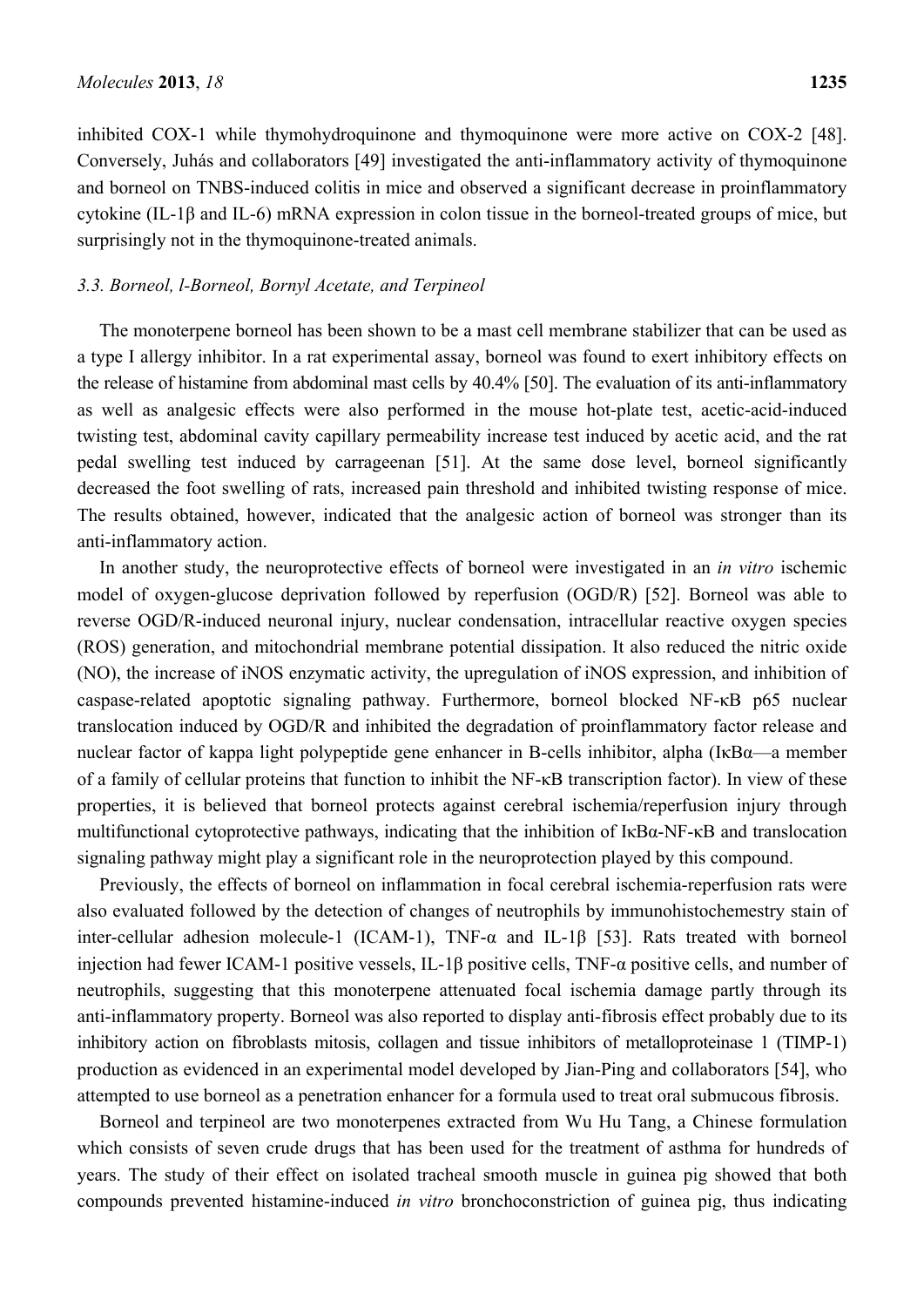antiasthmatic effect that could be the base of the antiasthmatic action of Wu Hu decoction [55]. The analysis of the effects of the essential oil obtained from the twigs of *Cinnamomum osmophloeum* Kaneh., and two of its main constituents, namely l-borneol and l-bornyl acetate, on NO and PGE2 production in LPS-activated RAW 264.7 macrophages evidenced that the twig essential oil and the two monoterpenes exhibited excellent anti-inflammatory effects, corroborating their use as a potential source for natural health products [56]. In a previous study, bornyl acetate, the main ingredient of *Amomum villosum* volatile oil, was shown to possess analgesic and anti-inflammatory activities as it was able to decrease the writhing reaction caused by acetic acid and the pain caused by the hot-plate, and to suppress ear swelling caused by dimethylbenzene, giving further support to the anti-inflammatory action exerted by bornyl acetate [16].

The significance of CD4+ and CD8+ T lymphocytes, interferon gamma (IFN-γ)/IL-4, macrophages and IL-10 in the uterus in early embryo loss (or resorption) and anti-abortive effect and immunological modulation of the maternal-fetal interaction with bornyl acetate have been evaluated in several studies [57–59]. Bornyl acetate was administered to mice at days 4–7 of gestation and LPS was injected on day 7 to induce abortion. The number of CD4+ T lymphocytes in the uterus of LPS-induced abortion mice was significantly increased, but no significant difference in the number of CD8+ T lymphocytes was observed, although the rate of CD4+/CD8+ was also increased significantly [57]. The mean value of IFN-γ/IL-4 in LPS-treated mice was higher than that of bornyl acetate [58] while the levels of IL-10 were significantly reduced in the uterus with LPS treatment. The amount of macrophages in the uterus of LPS-induced abortion mice was much higher than that of control mice, but with the administration of bornyl acetate combined with another compound (quecertin), used to prevent LPS-induced abortion, the effect on anti-LPS-induced abortion was more significant. The IL-10 content was close to normal, while the amount of macrophages was decreased at a significant level from that of LPS-induced abortion group [59]. It is believed that in the LPS-treated mouse uterus, the increase of CD4+/CD8+ T cells as well as the decrease of IL-10 and the increase of macrophage number could be related with embryo loss, and bornyl acetate could be exerting anti-abortive effect through modulation of maternal-fetal interface immunity balance [59].

## *3.4. Thymol, Carvacrol, Linalool and Linalyl Acetate*

Elastase, a proteinase produced by activated human neutrophils, is considered a marker of inflammatory diseases; therefore one strategy to protect tissue against inflammation is to inhibit excessive elastase activity. Thymol, one of the major constituents of thyme oil, seems to interfere with elastase activity as evidenced by the reduced release of this proteinase by human neutrophils stimulated with the synthetic chemotactic peptide *N*-formyl-methionyl-leucyl-phenylalanine (fMLP) and incubated with increasing amounts of thymol (10, 20 μg/mL). It is believed that due to the hydrophobic nature of thymol, this compound can approach and inactivate calcium channels, thus triggering a corresponding reduction in elastase, since the behavior of cytosolic calcium mobilization resembles that of elastase, thereby suggesting that they may be related [60]. The *in vitro* antiinflammatory activity of compounds derived from *N. sativa* seeds, such as thymol was investigated using COX-1 and COX-2 assays. In this test, thymol effectively inhibited COX-1 [47].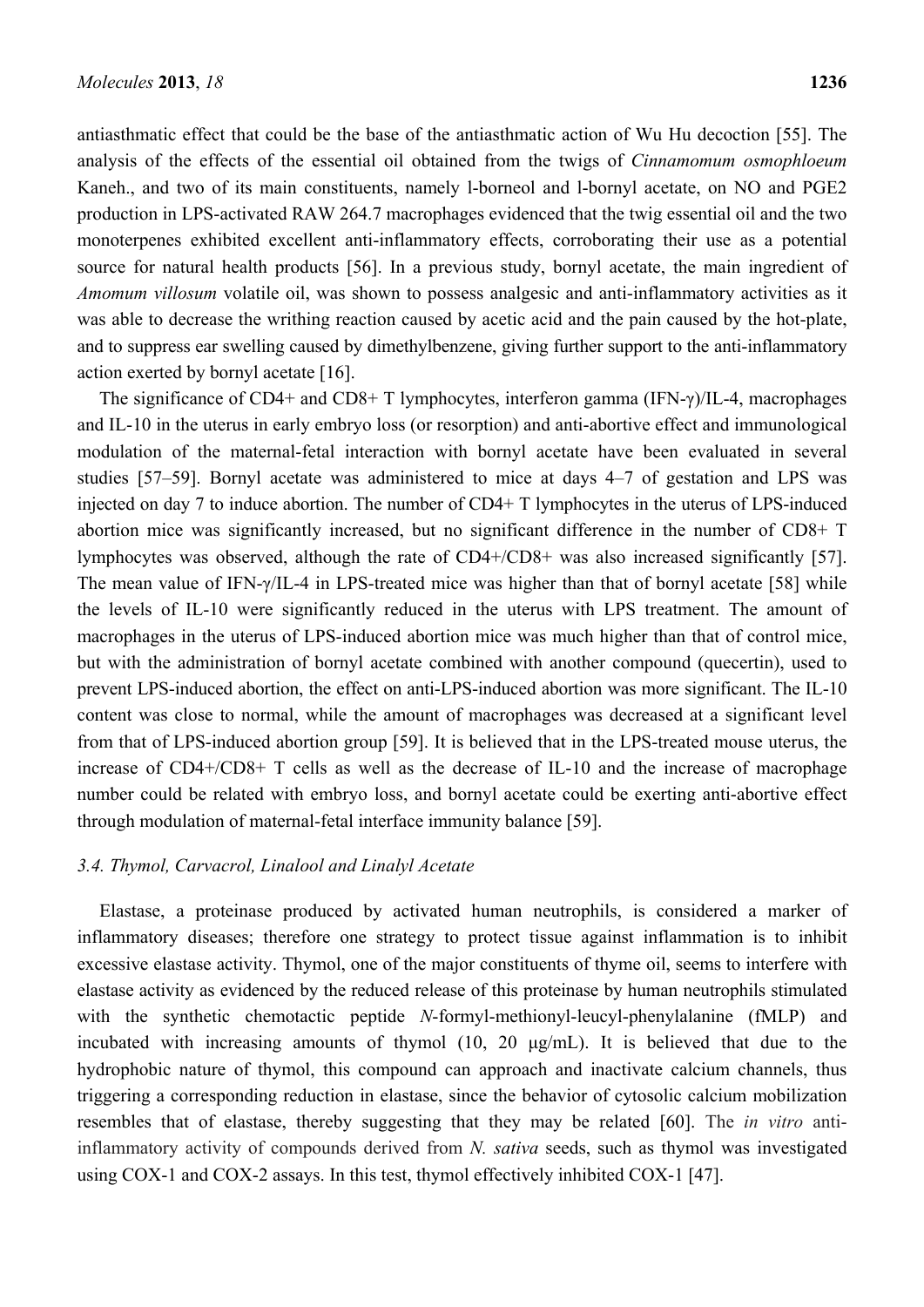The *in vivo* test on the chorioallantoic membrane of the fertilized hen's egg (CAM assay) is another experiment model used to determine antiangiogenic, anti-inflammatory and toxic effects of individual compounds or complex plant extracts. An assessment of the effects of the oil obtained from the aerial parts of *Origanum onites* L., a common spice and medicinal plant, and some of its major constituents, including thymol, carvacrol, *p*-cymene, and γ-terpinene, showed that neither the essential oil nor the monoterpenes exhibited a strong anti-inflammatory or antiangiogenic property in the CAM assay at 10–250 μg/pellet [61]. Thymol was also shown to inhibit inducible lymphocyte proliferation in a concentration-dependent manner (62.8% at 50 μg/mL to 89.8% at 200 μg/mL) as evidenced in the investigation of the effects of the organic extracts prepared with plants popularly used to treat infections and inflammatory diseases, namely *Thymus vulgaris*, *T. daenensis* and *Zataria multiflora* (Labiatae), on mitogen (PHA)-stimulated peripheral blood lymphocytes by using a cell proliferation assay [62].

Furthermore, thymol obtained from *Lippia gracilis* Schauer is indicated as a potential agent in the treatment of inflammation and wound healing. The essential oil of this species has been shown to exert antimicrobial activity and in folk medicine it is used externally to treat burns and wounds [63]. In the carrageenan-induced paw edema followed by analysis of MPO activity (used as an indicator of neutrophils), rats treated with thymol (10, 30 and 100 mg/kg, i.p.) exhibited significant reduction of the edema, inhibition of MPO activity and decreased leukocyte influx to the injured area. In mice, the i.p. administration of thymol at the same dose levels produced marked inhibition of peritonitis induced by carrageenan injection into the peritoneal cavity. To test the healing potential of thymol, wounds made on the back of rats were dressed with collagen-based containing thymol films (1.2 mg). After seven and 14 days of treatment, wounds dressed with thymol films exhibited more prominent wound retraction rates, improved granulation reaction, better collagenization density and arrangement during the process of wound healing when compared with wounds treated with collagen-dressed films without thymol [64]. These data provide further support to the pharmacological action displayed by the essential oil of *L. gracilis*, suggesting that thymol plays an important role in these actions.

Carvacrol (2-methyl-5-[1-methylethyl]phenol) is a monoterpene present in the essential oil of various aromatic plants and spices such as *N. sativa* L., *T. vulgaris* L., and *Origanum* species, among others [65–67]. These plants are used in folk medicine for treatment of pain, arthritis, asthma and headache [65], and their medicinal properties have been attributed to the presence of high concentrations of active monoterpenes, such as carvacrol, to which a number of significant biological effects, including anti-inflammatory, have been described [68]. For instance, the *in vitro* COX-1 and COX-2 assays showed that carvacrol (0.1, 1, 10, 50 and 100 μM) significantly inhibited production of PGE2 catalysed by COX-2 (IC<sub>50</sub> value of 0.8  $\mu$ M) in a similar way as the positive control drugs, indomethacin (COX antagonist) and N-[2-(cyclohexyloxy)-4-nitrophenyl]-methanesulphonamide (NS-398—a selective COX-2 inhibitor) (IC<sub>50</sub> = 0.7  $\mu$ M and 0.8  $\mu$ M, respectively). COX-1 was inhibited approximately at the same rate (IC<sub>50</sub> of 0.7  $\mu$ M for carvacrol, and 0.6  $\mu$ M for indomethacin), suggesting a non-selective inhibition of both enzyme isoforms. In view these findings, it is believed that the anti-inflammatory action of carvacrol is related to its inhibitory effect on PG production mediated via arachidonic acid pathway [69].

In a different research model, Mariko and collaborators [70] also assessed the effect of carvacrol on COX-2 expression through the activity of peroxisome proliferator-activated receptors (PPARs). These receptors are ligand-dependent transcription factors belonging to the nuclear receptor superfamily and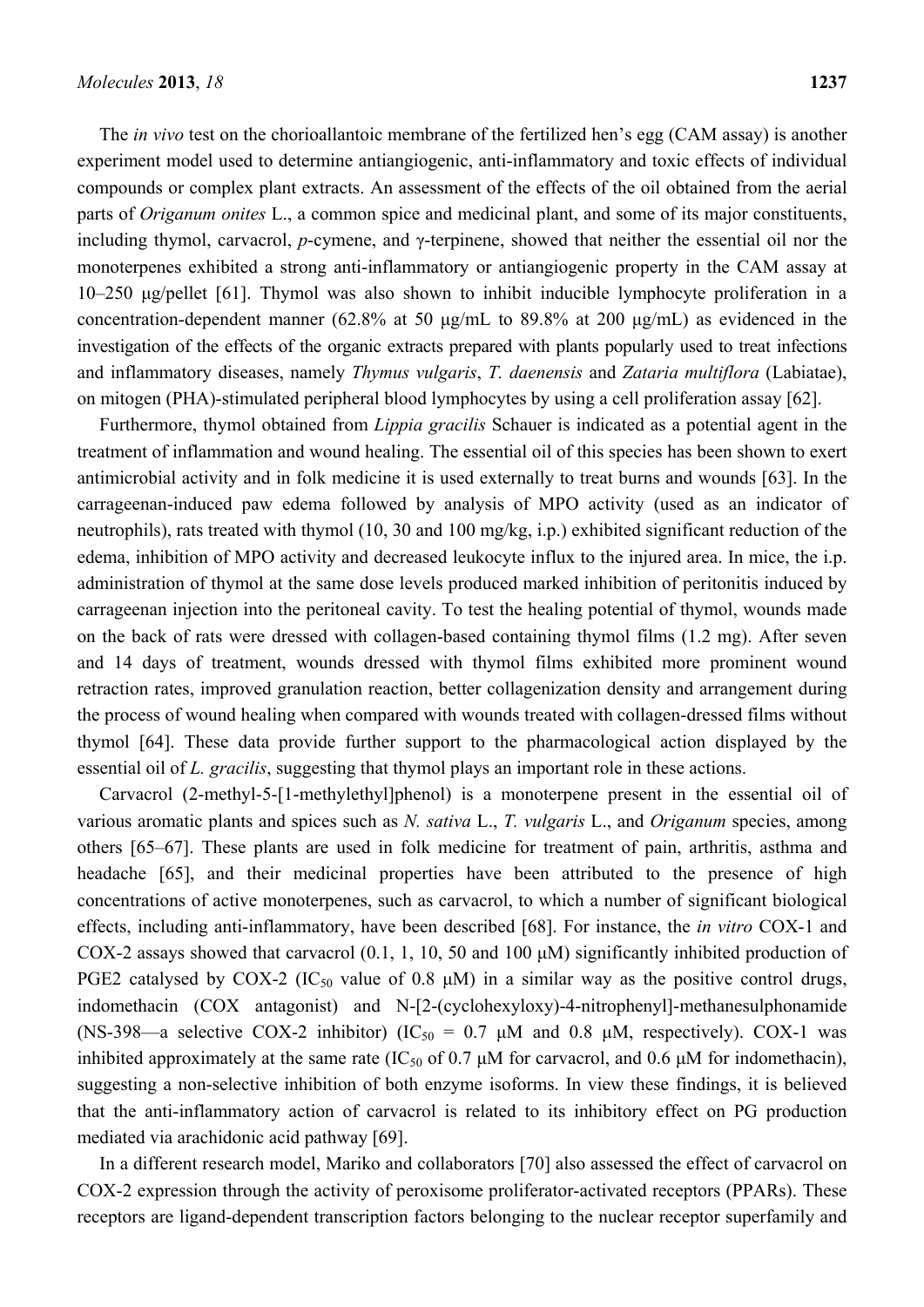also known to modulate COX-2 expression, and vice versa. By use of essential oils derived from various plants, including thyme, clove, rose, eucalyptus, fennel, and bergamot, it was demonstrated that the oils suppressed COX-2 promoter activity in cell-based transfection assays using bovine arterial endothelial cells, and carvacrol, obtained from thyme oil, was appointed as the major suppressor of COX-2 expression and an activator of PPARα and γ. Carvacrol also inhibited LPS-induced COX-2 mRNA in human macrophage-like U937 cells and protein expression, suggesting that this monoterpene regulates COX-2 expression through its agonistic effect on PPAR γ.

The role of carvacrol as anti-inflammatory agent was further investigated by its association with stress proteins, such as the heat-shock protein (Hsp) family. These proteins are up-regulated by cells in inflamed tissue and can be used as "biomarkers" for the immune system to monitor inflammation. The hypothesis that boosting of endogenous Hsp expression can restore effective immunoregulation through T cells specific for stress proteins was tested by evaluating the stress protein expression manipulated *in vivo* and *in vitro* with carvacrol. This monoterpene was shown to possess the ability to coinduce cellular Hsp70 expression *in vitro* and, upon intragastric administration, in Peyer's patches of mice *in vivo*. It specifically promoted T cell recognition of endogenous Hsp70, as demonstrated *in vitro* by the activation of Hsp70-specific T cell hybridoma and *in vivo* by amplified T cell responses to Hsp70. The administration of carvacrol also increased the number of CD4+CD25+FoxP3+ T cells, systemically in the spleen, and locally in the joint, and almost completely suppressed proteoglycaninduced experimental arthritis. These results indicate that a food component can increase protective T cell responses to a self stress protein and down-regulate inflammatory disease, implying that the immune system can respond to diet [67].

Additionally, the effects of carvacrol were examined in mice fed with a high-fat diet (HFD), an important model of obesity, as well as the potential underlying mechanisms focusing on the gene expression involved in adipogenesis, thermogenesis and inflammation. For this purpose, male C57BL/6N mice received a normal diet or were fed with HFD and with 0.1% carvacrol-supplemented diet (CSD). Mice fed with CSD showed reduced body weight gain, visceral fat-pad weights and plasma lipid levels compared with mice fed with HFD. The dietary carvacrol supplementation significantly reversed HFD-induced up-regulations of adipose tissue genes and protein associated with the signaling cascades that lead to adipogenesis and inflammation. These findings demonstrate that carvacrol prevented obesity in HFD-fed mice, suggesting a possible visceral adipogenesis inhibition by suppressing bone morphogenic protein-, fibroblast growth factor 1- and galanin-mediated signaling. It seems that it also attenuates the production of pro-inflammatory cytokines in visceral adipose tissues by inhibiting toll like receptor 2 (TLR2)- and TLR4-mediated signaling. TLRs are a class of proteins that play a key role in the immune system. When microbes penetrate physical barriers such as the skin or intestinal tract mucosa, they are recognized by TLRs, which activate immune cell responses [71].

The study about the effect of carvacrol on porcine blood lymphocytes revealed that this compound inhibited the proliferation of purified lymphocytes (IC<sub>50</sub> = 182  $\pm$  67  $\mu$ M in MTT assays), which was probably caused by apoptotic cell death, as determined by annexin-V binding and caspase-3 activation. However, these effects were not specific for lymphocytes, since carvacrol similarly induced apoptosis and suppressed proliferation in the porcine enterocyte cell line IPEC-1 [72]. The anti-inflammatory effect of carvacrol was also evaluated on the model of carrageenan-induced pleurisy and mouse paw edema, and the LPS-induced nitrite production in murine macrophages. Carvacrol (1, 10, and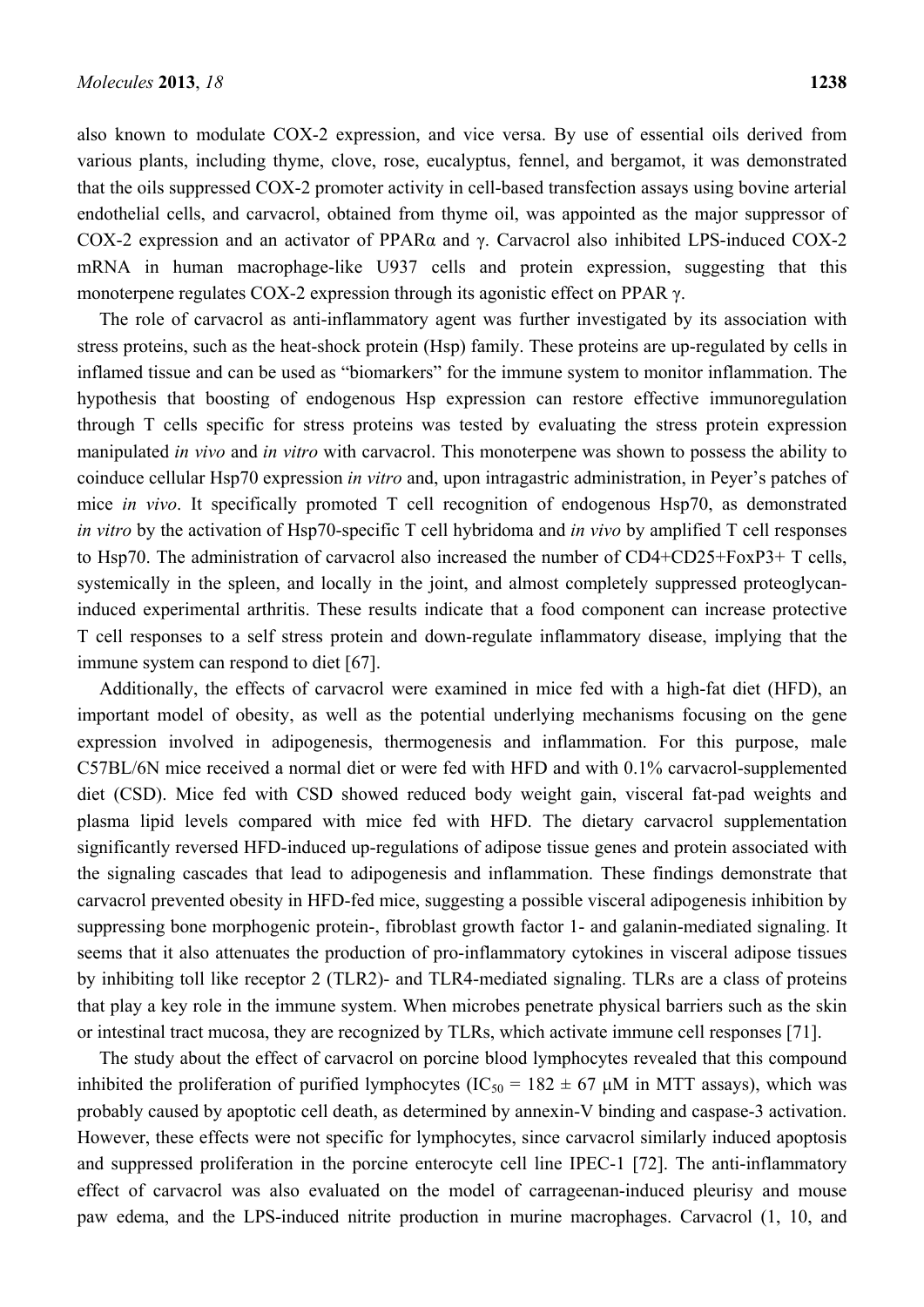100 μg/mL) significantly decreased the LPS-induced nitrite production *in vitro* and did not produce citotoxicity in the murine peritoneal macrophages *in vitro*. In addition, it significantly reduced TNF-α level in pleural lavage and suppressed the recruitment of leukocytes without altering the morphology of these cells [73]. In another study, carvacrol, found in the essential oil of many Chinese medicinal herbs, dose-dependently triggered intracellular calcium mobilization in Jurkat T-cells and THP-1 monocytic cells (HTP-1 = human acute monocytic leukemia *cell* line), and stimulated the active phosphorylation of the p38 subgroup of mitogen-activated protein kinases (MAPKs) in both cell types. In contrast, it selectively activated the extracellular-signal-regulated kinase (ERK) subgroup in Jurkat T-cells, and stimulated the JNK subgroup in THP-1 monocytic cells. These findings suggest that the essential oil components of the Chinese herbs such as carvacrol may effectively modulate the functions of immuno-responsive cells via different intracellular signaling pathways [74].

The pharmacological action of carvacrol was further investigated by Silva and collaborators [75] in various models of inflammation and induced gastric ulcers in Wistar rats and Swiss mice. The treatment with carvacrol significantly reduced paw edema induced by histamine, dextran and substance P by 46%, 35% (50 mg/kg) and 46% (100 mg/kg), respectively. It also significantly decreased ear edema induced by 12-*O*-tetradecanoylphorbol-13-acetate (TPA) and arachidonic acid by 43% and 33%, respectively, while indomethacin (positive control substance) (0.5 mg per ear) showed a more effective inhibition of edema formation in both tests (56% and 57%, respectively). In the acetic acid-induced gastric lesion test, the oral treatment with carvacrol (25, 50 and 100 mg/kg) for 14 days improved the healing process of gastric ulcers and significantly reduced the area of lesion by 60%, 91% and 81%, respectively. The experimental protocols employed in this study suggest that carvacrol acts on different pharmacological targets through distinct mechanisms, interfering with the production of inflammatory mediators favoring its anti-inflammatory and healing effects.

Linalool and linalyl acetate are monoterpenes reported to be major volatile components of the essential oils of several aromatic species. An assessment of the effects of (−)-linalool on chronic inflammatory hypersensitivity induced by intraplantar injection of complete Freund's adjuvant (CFA) was carried out on adult female Swiss mice treated with a single intraperitoneal (i.p.) injection of (−)-linalool (50 or 200 mg/kg) or multiple treatments given chronically (twice daily for 10 days; 50 mg/kg, i.p.). In both treatment protocols, (−)-linalool significantly reduced CFA-induced mechanical hypersensitivity and produced effective reduction in CFA-induced paw edema following the acute treatment [76].

A previous study showed the anti-inflammatory properties of (–)-linalool, its racemate form, *i.e.*, (±)-linalool, and linalyl acetate (a monoterpene ester) by using carrageenan-induced edema in male Wistar rats [77]. The systemic administration (abdominal subcutaneous injection) of  $(-)$ -linalool and (±)-linalool effectively reduced paw edema. At a dose level of 25 mg/kg, (–)-linalool produced a delayed and more prolonged effect, while  $(\pm)$ -linalool induced a significant reduction of the edema only one hour after carrageenan administration. The treatment with higher doses (50 and 75 mg/kg) of (–)-linalool produced the maximum inhibitory effect against edema one hour after carrageenan injection (58% and 60%, respectively), whereas  $(\pm)$ -linalool (50 and 75 mg/kg) did not exert any anti-inflammatory activity one hour after carrageenan induction, but induced a significant effect after three (51% and 38%, respectively) and five hours (45% and 34%, respectively). In contrast, linalyl acetate was less effective and more delayed than  $(-)$ -linalool and  $(\pm)$ -linalool to produce inhibition of the inflammatory process in the rat's paw.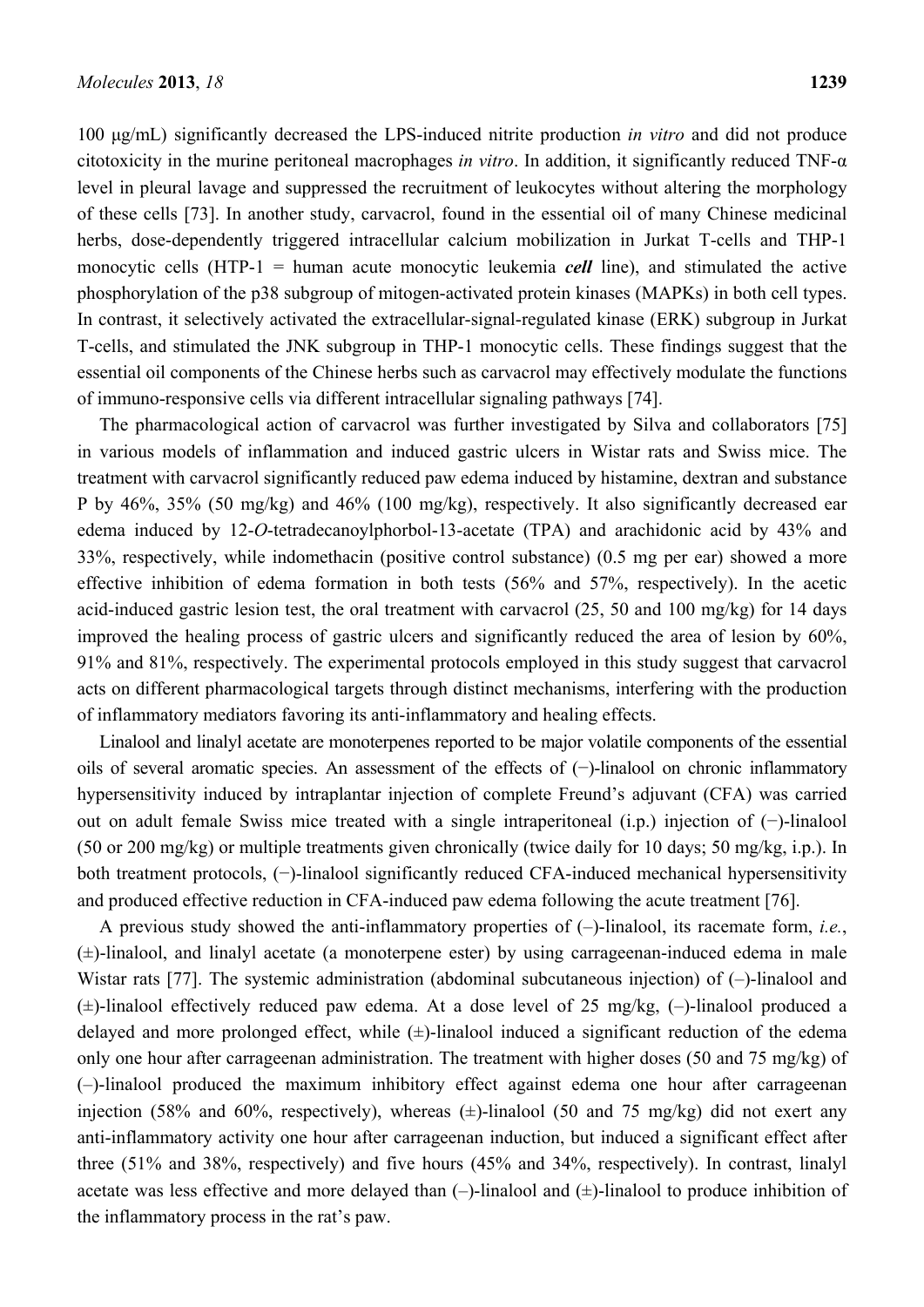# *3.5. α-Terpinene, α-Terpineol, Terpinen-4-ol, α-Carveol, Menthone, Pulegone, Geraniol, Citral, Citronellol, Perillyl Alcohol, Perillic Acid, β-Myrcene, Carvone and Limonene*

The anti-inflammatory activity of other monoterpenoids was reported in experimental protocols which showed selective inhibition of ovine COX-2 activity by α-terpinene, α-terpineol, α-carveol, menthone and pulegone. α-terpineol, for instance, showed higher COX-2 activity inhibition than aspirin, the most popular NSAID [78]. The investigation of topical anti-inflammatory effect of some components of the essential oil of *Zingiber cassumunar* showed that terpinene-4-ol and α-terpinene, but not γ-terpinene, effectively inhibited edema formation, the latter being the most active constituent and twice as potent as the reference drug diclofenac, a NSAID, taken to reduce inflammation and as analgesic in certain conditions [79]. With *Melaleuca alternifolia*, a native Australian tea tree, the anti-inflammatory activity of the essential oil obtained from this plant and three of its major constituents, *i.e.*, terpinen-4-ol (42%), α-terpineol (3%) and 1,8-cineole (2%), was assessed by its ability to reduce the production *in vitro* of TNF-α, IL-1β, IL-8, IL-10 and PGE2 by LPS-activated human peripheral blood monocytes. The tea tree oil was toxic for monocytes at a concentration of 0.016% v/v, whereas terpinen-4-ol significantly suppressed LPS-induced production of TNFα, IL-1β and IL-10 by approximately 50% and PGE2 by approximately 30%, after 40 h. The individual testing of these monoterpenes showed that only terpinen-4-ol suppressed the production after 40 h of TNF $\alpha$ , IL-1β, IL-8, IL-10 and PGE2 by LPS-activated monocytes [80].

Geraniol is a monoterpene present in the essential oils of fruits and herbs and has been reported to act in cancer chemoprevention. The immunosuppressive activity of geraniol was studied *in vitro* with lymphocyte proliferation assays and *in vivo* in a rat cardiac allograft transplant model (MHC disparate Wistar-Furth to Lewis rat heterotopic abdominal heart transplant model). In the proliferation assay, there was a concentration-dependent inhibition of lymphocyte proliferation, while in the cardiac allograft transplant model, geraniol significantly prolonged graft survival. The results indicated that geraniol had a modest *in vitro* and *in vivo* immunosuppressive activity, however when combined with cyclosporine A (CsA), an immunosuppressant drug used in post-allogeneic organ transplant to reduce the activity of the immune system, there was an additive immunosuppressive activity that could allow a dose reduction of CsA [81].

Mevalonate kinase deficiency (MKD) is a rare disorder characterized by recurrent inflammatory episodes. Defective synthesis of isoprenoids and drugs such as aminobisphosphonates, which are known to inhibit the mevalonate pathway causing a relative defect in isoprenoids synthesis, have been associated with the inflammatory phenotype in MKD patients. Therefore, the inhibition of the mevalonate pathway through genetic defects or aminobisphosphonates reduces the production of intermediate compounds, in particular geranylgeranyl-pyrophosphate (GGPP), which is associated with the consequent increased IL-1β release in monocytes. Geraniol is an example of isoprenoid that enters the mevalonate pathway and is capable of reverting the genetic or pharmacological inhibition. In this context, the effect of geraniol on bacterial induced-inflammation was tested in a monocytic cell line (Raw 264.7) and in Balb/c mice treated with pamidronate, a nitrogen containing biphosphonate used to prevent osteoporosis. Geraniol reduced the levels of inflammatory markers induced by pamidronate stimuli *in vitro* and *in vivo*, suggesting that this monoterpene could be used as a novel alternative therapeutic approach for MKD, and also be considered for the evaluation of possible inflammatory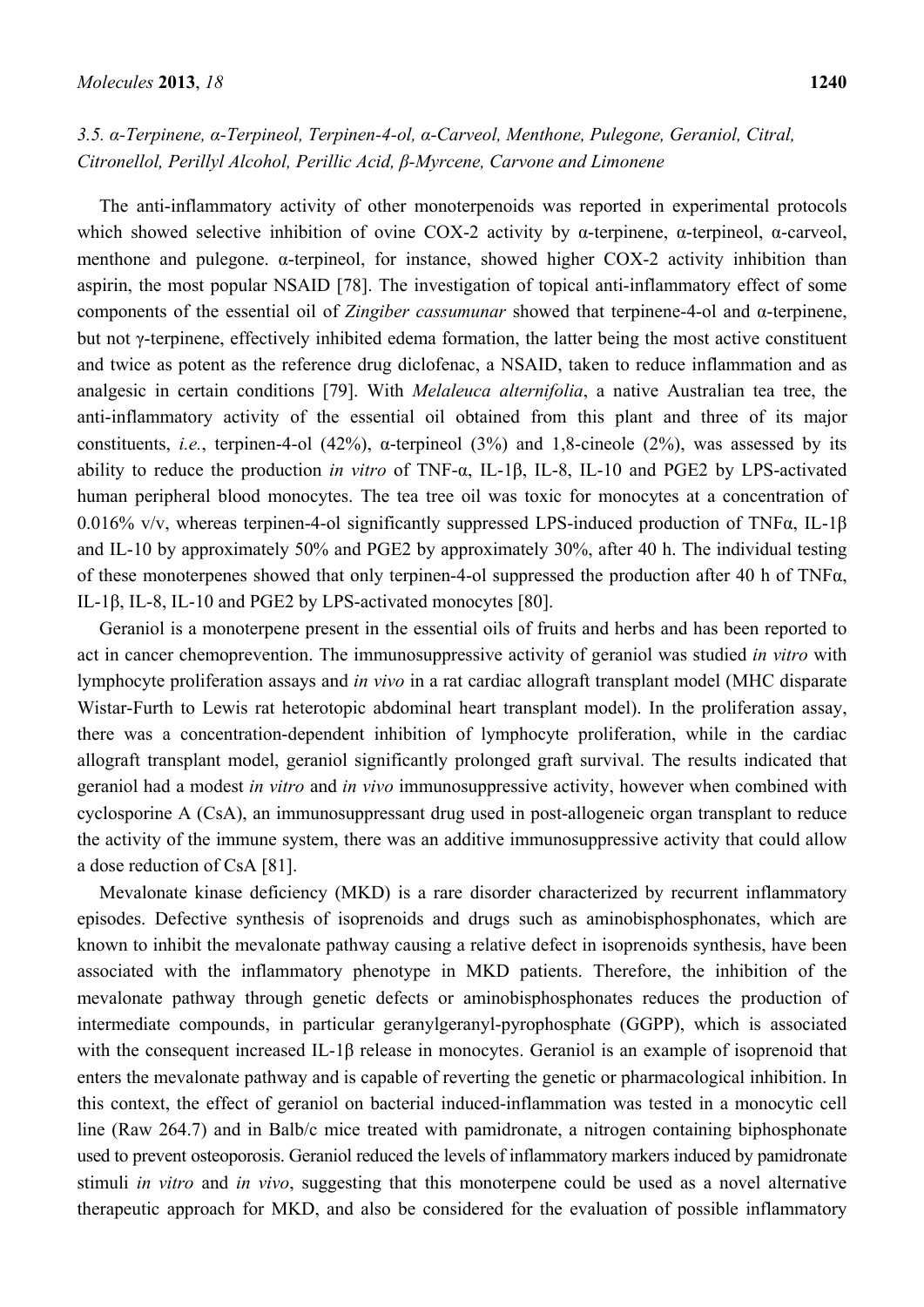side-effects of aminobisphosphonates [82]. An earlier study using a mouse model for typical MKD inflammatory episode showed that after treatment of BALB/c mice with aminobisphosphonate alendronate and bacterial muramyldipeptide, the addition of exogenous geraniol and geranylgeraniol effectively prevented inflammation induced by alendronate-muramyldipeptide, giving further evidence of a possible role for these monoterpenes in the treatment of MKD in humans [83].

Geranium oil is popularly used to treat diarrhea, dermatitis, and intestinal inflammation in East Asia. The investigation of the anti-inflammatory effects of geranium oil and two of its constituents, geraniol and citronellol, on LPS-induced NO and PGE2 production in RAW 264.7 macrophages showed that geraniol and citronellol inhibited NO and PGE2 production in a dose-dependent manner. The inhibitory action of geraniol occurred concomitantly with the decrease in protein and mRNA expression levels of iNOS, whereas citronellol inhibited only iNOS enzymic activity. The addition of geraniol and citronellol reduced the LPS-induced COX-2 protein and mRNA expression levels, but cytosolic degradation of IκBα and upregulation of NF-κB p65 in the nucleus were reversed [84]. Furthermore, geraniol and citronellal obtained from rose oil activated PPARα and γ, and suppressed LPS-induced COX-2 expression in cell culture assays [85]. These findings support the popular use of geraniol and citronellol as anti-inflammatory agents, thus suggesting a therapeutic potential for inflammation-associated disorders [84].

In a different approach, the efficacy of geranium oil and geraniol was tested against vaginal candidiasis as well as their effect on vaginal inflammation and *Candida* growth form by triggering an intravaginal infection of *C. albicans* to estradiol-treated mice. The vaginal application of geranium oil or geraniol successfully suppressed *Candida* cell growth in the vagina and its local inflammation, when combined with vaginal washing, indicating a protective role of the essential oil and its main monoterpene against vaginal candidiasis in mice [86].

The assessment of the effects of essential oils obtained from lemongrass, geranium and spearmint oils and some of their major constituents (geraniol, citronellol, citral and carvone) on neutrophil activation by measuring TNF-α-induced adherence reaction of human peripheral neutrophils showed that all essential oils tested (0.1% concentration) and the major constituents suppressed TNF-α-induced neutrophil adherence. In contrast, very popular essential oils, such as tea tree oil and lavender oil, failed to display any inhibitory activity [87]. Moreover, butylidene phthalide or the monoterpenes geraniol and citronellol, used alone or in combination, was reported to reduce or relieve the syndromes of the inflammation. The suppression of NO synthesis by these compounds was investigated in murine macrophage/monocyte RAW 264.7 cells stimulated with lipopolysaccharides (100 ng/mL) in the presence of different concentrations of geraniol, citronellol or butylidene phthalide. The  $IC_{50}$  of geraniol, citronellol or butylidene phthalide was 402.8 μM, 295 μM, and 406.5 μM, respectively, indicating that citronellol more effectively suppressed NO synthesis when compared to geraniol and butylidene phthalide [88].

Furthermore, citronellol has been reported to possess anticancer, anti-inflammatory and wound healing properties. A double-blind, placebo-controlled study investigated whether a traditional Chinese herb complex consisting of a mixture of citronellol and extracts of *Ganoderma lucidum*, *Codonopsis pilosula* and *Angelicae sinensis*, species with proven immunomodulatory functions, improved the immune cell counts of cancer patients ( $n = 105$ ) receiving chemotherapy and/or radiotherapy. The herb complex significantly decreased leukocyte depletion (14.2% *vs*. 28.2%) and neutrophils (11.0% *vs*. 29.1%),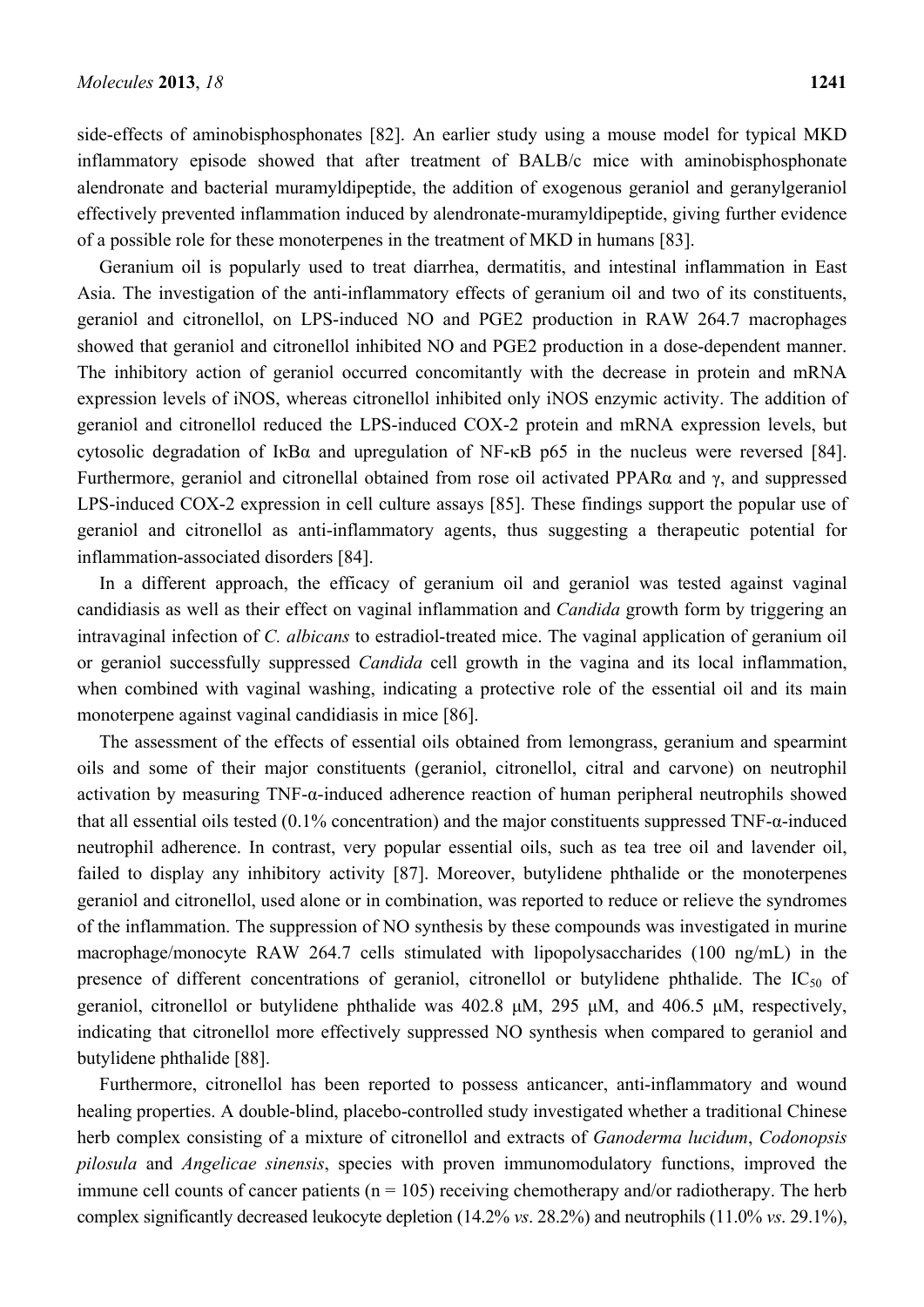suggesting an improvement in the immune function of patients receiving chemotherapy and/or radiotherapy by increasing their ability to fight off the cancer, and secondary infections that could compromise the treatment and their health [89].

Geraniol and perillyl alcohol were also tested as a possible new therapy for treatment of pancreatic cancer, since previous testing revealed that these monoterpenes exhibited chemotherapeutic potential in pancreatic and other tumor types. When given in combination, these compounds displayed an additive antiproliferative effect against MIA PaCa-2 human pancreatic cancer cells, and when given individually, they all induced a G0/G1 cell cycle arrest that coincided with an increase in the expression of the cyclin kinase inhibitor proteins p21Cip1 and p27Kip1, and a decrease in cyclin A, cyclin B1, and cyclin-dependent kinase (Cdk) 2 protein levels. All these data indicate that geraniol and perillyl alcohol exhibit chemotherapeutic potential by using a p21Cip1- and p27Kip1-dependent antiproliferative mechanism in human pancreatic adenocarcinoma cells [90]. The chemopreventive effect of topical application of perillyl alcohol on 9,10-dimethylbenz(a)anthracene (DMBA)-initiated and TPA-promoted skin tumorigenesis in Swiss albino mice was evidenced after pretreatment with perillyl alcohol (6 and 12 mg/kg body weight) on TPA (2 μg/200 μL of acetone)-induced skin edema, hyperplasia, peroxidase damage and modulation in the activities of various enzymes (catalase, glutathione reductase, glutathione peroxidase, glutathione-S-transferase), and reduced glutathione contents. Perillyl alcohol significantly inhibited ornithine decarboxylase (ODC) activity and [(3)H] thymidine incorporation into epidermal DNA. In promotion phase, a significant decrease in tumor incidence and tumor burden was observed in mice pretreated with perillyl alcohol (12 mg/kg body weight), in addition to inhibition of the Ras/Raf/ERK pathway, and induction of apoptosis in mice skin. All these findings indicate that perillyl alcohol exhibit chemopreventive properties related to the inhibition of oxidative stress responses, inhibition of the Ras cell proliferation pathway and induction of apoptosis in murine skin tumor promotion phase [91]. Other studies also provided further evidence of perillyl alcohol anticancer and chemopreventive properties in rodent models. For instance, perillyl alcohol effectively inhibited human T cell proliferation *in vitro* and prevented acute and chronic rejection in a rat cardiac transplant model. The investigation of the effects of perillyl alcohol on T lymphocytes at the single-cell level showed that this monoterpene disrupted the polarized shape and motility of antigen-specific murine 1E5 T cells and preferentially induced apoptosis in PHA-activated human T cells as well as in 1E5 T cells [92].

The inflammatory process is an important etiological factor that may exert a key role in the development of ethanol induced liver injury; moreover the release of TNF-α and activation of NFκ-B may strongly intensify this process and cause cell damage. The administration of ethanol to rats has been shown to produce a significant increase in various enzymes, such as serum aspartate aminotransferase, alanine aminotransferase, lactate dehydrogenase and hepatic malondialdehyde. It also decreased hepatic reduced glutathione content and activity of various antioxidant enzymes, and increased TNF-α production and NFκ-B activation. The assessment of the protective effects of perillyl alcohol on ethanol-induced acute liver injury in Wistar rats showed that the pretreatment with the monoterpene significantly improved ethanol induced acute liver injury possibly by inhibition of lipid peroxidation, replenishment of endogenous enzymic and non-enzymic defense system, and down-regulation of TNF- $α$ and NFκ-B [93].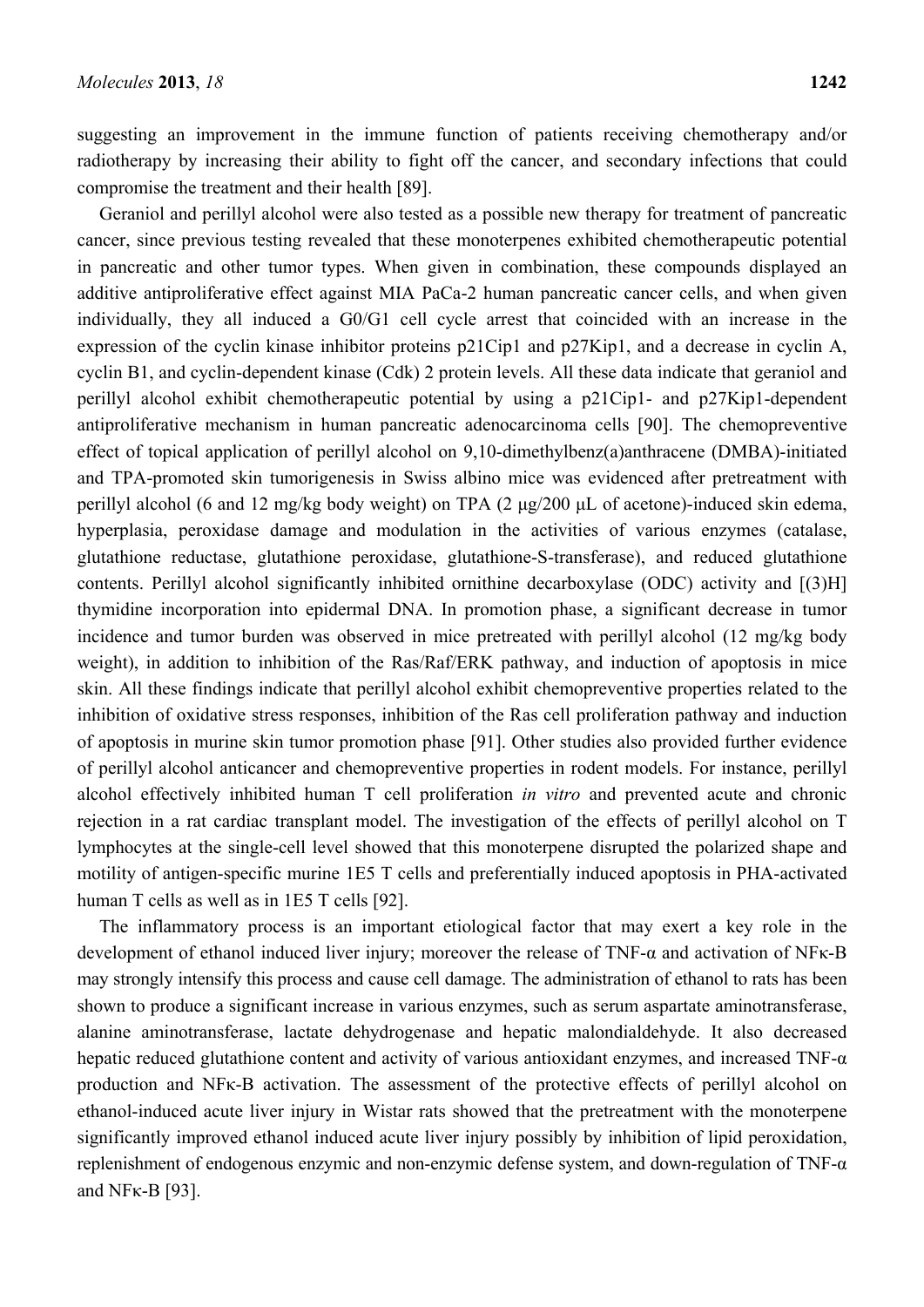Lemongrass (*Cymbopogon citratus* L.) is a popular herb used as a food flavoring, and as analgesic and anti-inflammatory agent. Katsukawa and collaborators [94] reported that the essential oil of lemongrass suppressed COX-2 promoter activity and identified citral as the major component responsible for suppressing COX-2 expression and for activating PPARα and γ. In human macrophage-like U937 cells, citral inhibited LPS-induced COX-2 mRNA and protein expression, and induced the mRNA expression of the PPARα-responsive carnitine palmitoyltransferase 1 gene and the PPARγ-responsive fatty acid binding protein 4 gene, providing important evidence for understanding the anti-inflammatory properties of lemongrass. Further evidence of this monoterpene anti-inflammatory activity was provided in a laboratory-based research that tested citral obtained from *Lippia alba* and *C. citratus* by inducing peritonitis and paw edema with carrageenan in rodents. The pretreatment with citral (100 and 200 mg/kg) significantly decreased the paw edema and the leukocyte migration in the carrageenan-induced migration to the peritoneal cavity [95]. Moreover, citral (3–12 μg/mL) was shown to significantly suppress LPS-induced NO production in a concentration-dependent manner  $(IC_{50} = 6.5 \text{ µg/mL})$  in RAW 264.7 cells. It also inhibited the transcriptional activity and expression of iNOS, and suppressed the DNA binding activity and nuclear translocation of NF-κB as well as IκB phosphorylation in a concentration dependent manner, suggesting that citral mechanism of action involved the inhibition of NO production through the suppression of NF-κB activation [96].

Limonene, a monoterpene commonly found in species of *Citrus*, and its metabolites have been shown to exhibit chemopreventive and chemotherapeutic properties against different tumours in animal models and clinical trials. In [97], Yoon and collaborators carried out a study to verify the pharmacological and biological effects of limonene on the production of pro-inflammatory cytokines and inflammatory mediators in RAW 264.7 macrophages. Limonene effectively inhibited LPS-induced NO and PGE2 production that included dose-dependent decreases in the expression of iNOS and COX-2 proteins. The evaluation of the inhibitory effects of limonene on other cytokines by measuring TNF-α, IL-1β, and IL-6 levels in the cell supernatants of LPS-stimulated RAW 264.7 macrophages by enzyme-linked immunosorbent assay showed that limonene decreased their expression in a dose-dependent manner. Further information about limonene properties was provided by a study that tested the *in vitro* anti-inflammatory effects of limonene obtained from the peel of a traditional Japanese medicine named yuzu (*Citrus junos* Tanaka) on human eosinophilic leukemia HL-60 clone 15 cells by measuring the level of ROS, monocyte chemoattractant protein-1 (MCP-1), NF-κB, and p38 mitogen-activated protein kinase (MAPK). At a low concentration, limonene (7.34 mmol/L) suppressed the production of ROS for eotaxin-stimulated HL-60 clone 15 cells, while at a higher concentration, limonene (14.68 mmol/L) suppressed cell chemotaxis in a p38 MAPK and decreased MCP-1 production via NF-κB activation comparable to the addition of the proteasomal inhibitor MG132. All these findings suggest that limonene could be used as a potential anti-inflammatory agent for the treatment of bronchial asthma by suppressing cytokines, ROS production, and inactivating eosinophil migration [98].

In the study of ozone as an important inflammatory mediator, Keinan and collaborators [99] hypothesized that the pulmonary inflammation in asthma involves a vicious circle of ozone production and recruitment of white blood cells, which produce more ozone. They also predicted that electron-rich olefins, which are known ozone scavengers, could be used for prophylactic treatment of asthma. Thus, it was postulated that unsaturated monoterpenes could saturate the pulmonary membranes and thereby provide the airways with local chemical protection against either exogenous or endogenous ozone. An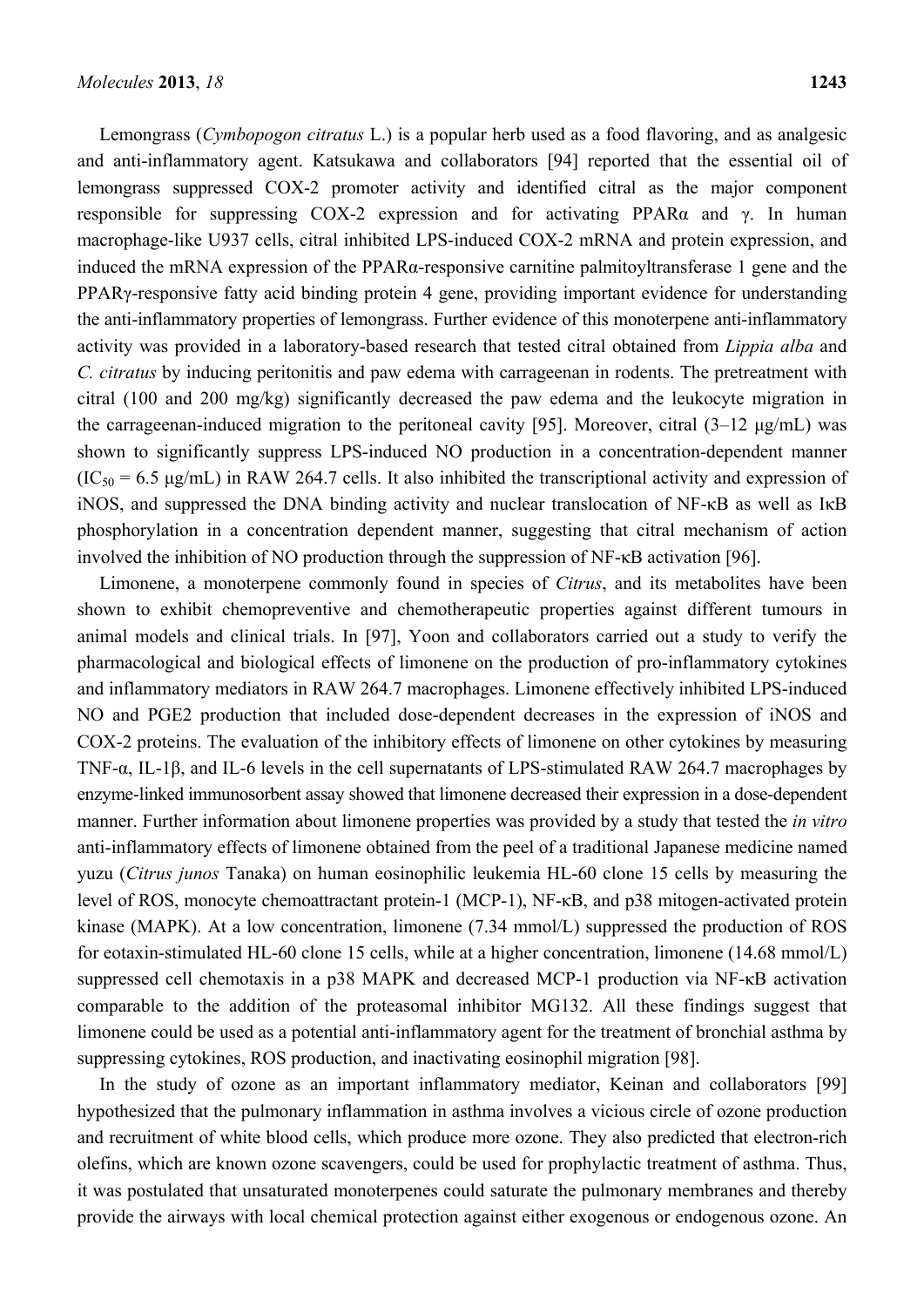examination of the pulmonary function of sensitized rats that inhaled either limonene (unsaturated, ozone scavenger) or 1,8-cineole (saturated, inert to ozone) was carried out and showed that limonene inhalation, but not 1,8-cineole, significantly prevented bronchial obstruction. The anti-inflammatory effect of limonene was also observed in pathological parameters, which exhibited reduced peribronchiolar and perivascular inflammatory infiltrates.

The reduction of tumor cell proliferation and antimutagenicity of the essential oil from *Agastache rugosa* O. Kuntze and limonene, one of its major components, were examined by using four human carcinoma cell lines. The oil exhibited relatively strong antimutagenicity when screened against a genetically engineered Chinese hamster ovary (CHO AS-52) cell line, and displayed a better inhibition effect on cancer cells than limonene. The oil enhanced up to about 200% the growth of B and T cell lines, whereas limonene failed to improve the human T cells. These results indicate that the oil could selectively inhibit the proliferation of human cancer cells better than the individual oil components, possibly involving the synergistic effect of the oil's major components and/or the combined effects by other unknown minor components in the oil [100].

The effects of limonene on the survival of lymphoma-bearing mice fed with a diet with this monoterpene were demonstrated by Del Toro-Arreola and collaborators [101], who investigated the cell immune response in BALB/c mice sensitized and challenged with 2,4-dinitrofluorobenzene (DNFB). The T-cell subpopulations were measured by flow cytometry and to further investigate the role of limonene and its metabolites, macrophage NO production and lymphocyte proliferation studies were carried out *in vitro* with D-limonene, perillic acid, and perillyl alcohol. Phagocytosis, microbicidal activity, and chemotactic function in peritoneal macrophages were also analyzed. Limonene increased the survival of lymphoma-bearing mice, delayed hypersensitivity reaction to DNFB, phagocytosis and microbicidal activity, and increased NO production in peritoneal macrophages obtained from tumor-bearing mice, indicating a modulatory effect of limonene on the immune response with significant potential for clinical application.

The essential oils from *Conyza bonariensis* and *Porophyllum ruderale* (Asteraceae) were examined for anti-inflammatory activity in the mouse model of pleurisy induced by zymosan (500 μg/cavity) and LPS (250 ng/cavity). Limonene from *C. bonariensis* and β-myrcene from *P. ruderale* were also tested in the LPS-induced pleurisy model and assayed for immunoregulatory activity by measurement of NO inhibition and production of IFN- $\gamma$  and IL-4. The oral administration of both oils suppressed the LPS-induced inflammation and cell migration in a similar way as that displayed by limonene. β-Myrcene and limonene effectively suppressed NO production as well as the production of IFN-γ and IL-4 at doses below the cytotoxicity of these monoterpenes [102].

The immunomodulatory effect of orange juice and some of its major constituents, namely limonene, linalool and α-terpineol, was shown *in vitro* and *ex vivo* in epithelial buccal cells (KB) through the analysis of the intracellular formation of pro-inflammatory cytokine IL-6 and anti-inflammatory cytokine IL-10 by flow cytometry. Anti-inflammatory effects were displayed when exposure of KB cells to orange juice or its constituents resulted in the suppression of IL-6 formation and, concomitantly, an increase in IL-10 formation. These *in vitro* effects were further analyzed by *ex vivo* experiments, in which exposure of whole blood showed anti-inflammatory action in human macrophages after incubation with  $\alpha$ -terpineol [103]. Furthermore, Held and Somoza [104] tested orange juice as well as limonene, linalool and α-terpineol on the intracellular formation of anti-inflammatory cytokine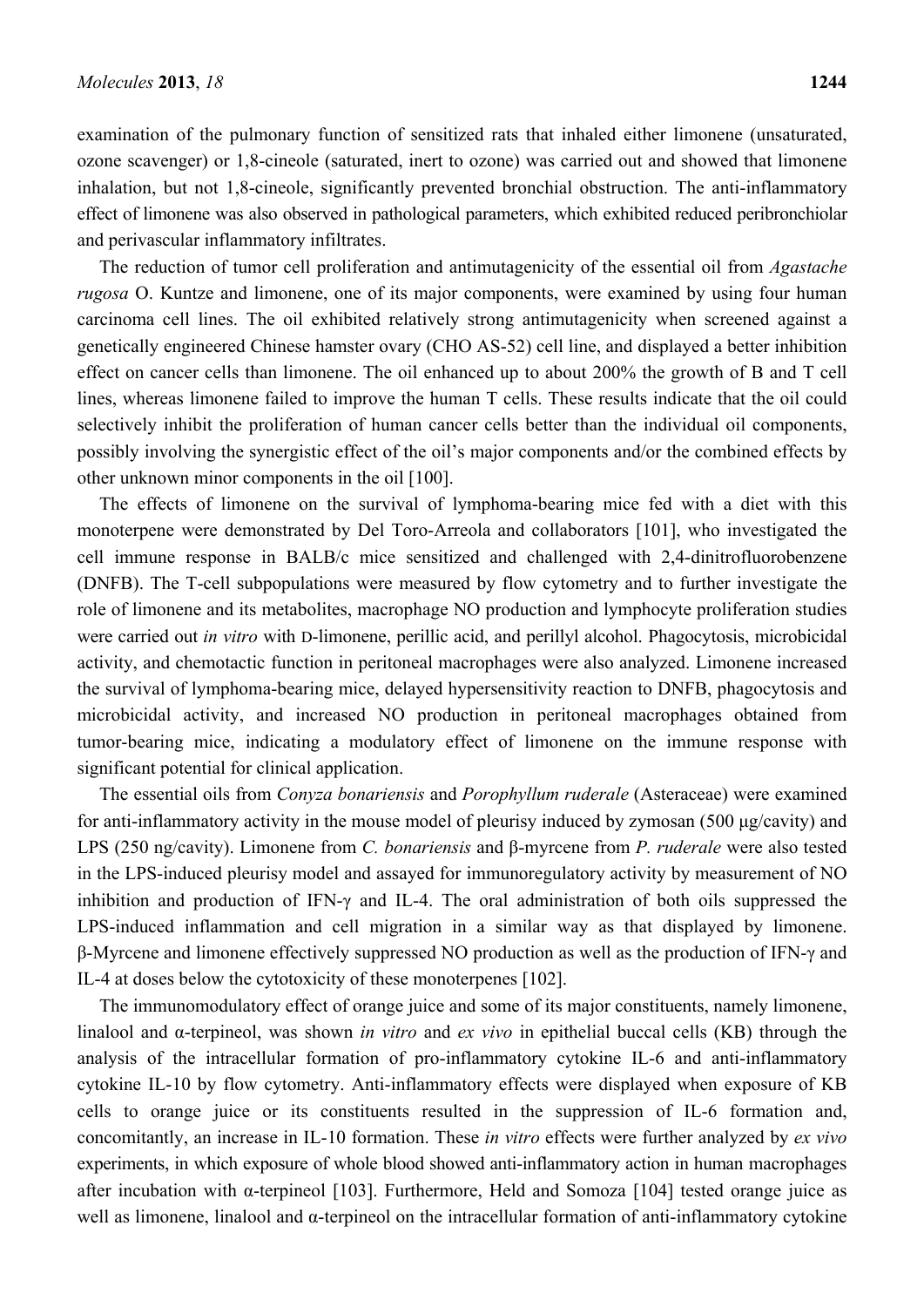IL-4. Reduced formation of these cytokines was observed after exposure to whole orange juice, while linalool and limonene had no significant action, and α-terpineol exhibited a stimulating activity, showing for the first time the anti-inflammatory effect displayed by  $\alpha$ -terpineol on cytokine production in buccal cells.

The assessment of the immunomodulatory activity of limonene, carvone and perillic acid in Balb/c mice showed an increase in the total white blood cells count, the total antibody, and the antibody producing cells in spleen and bone marrow cellularity, suggesting a potentiating effect of limonene, carvone and perillic acid on the immune system [105]. Another study showed that *Minthostachys verticillata* (Griseb) essential oil displayed immunomodulatory effects on cells from allergic patients. Three of its main components, namely pulegone (63.4%), menthone (15.9%), and limonene (2.1%), were tested *in vitro* and *in vivo* for modulatory activity in the immediate-type allergic reaction by measuring IL-13 levels from lymphocytes cultures stimulated with allergen alone or combined with these monoterpenes. Pulegone, menthone and limonene increased cell proliferation, but decreased IL-13 levels, being limonene and the mixture of the three compounds the most active combination. In addition, the essential oil and limonene suppressed mast cell activation and degranulation in the skin when testing passive cutaneous anaphylaxis, being limonene once again the most active compound. They also reduced, in whichever combination, β-hexosaminidase release from basophil with values even lower than those of the antiallergic drug desloratadine. These findings indicate that limonene was the most potent agent displaying immunomodulatory activity, providing a promising natural alternative for the treatment of allergic diseases [106].

## *3.6. Hydroxydihydrocarvone, Fenchone, α-Pinene, (S)-cis-Verbenol, and Piperitenone Oxide*

Hydroxydihydrocarvone (HC), a monoterpene obtained by hydration of the natural compound (*R*)-(−)-carvone, was shown to exert anti-inflammatory activity in rodents by use of the carrageenaninduced paw edema and the MPO activity or peritonitis models. The oral administration of HC effectively reduced rat paw edema at 100 and 200 mg/kg, MPO activity at 200 mg/kg, and carrageenan-induced neutrophil recruitment to peritoneal cavity [107]. It is believed that various mechanisms may play a role in the anti-inflammatory effects of HC, since terpenoids are known to display inhibitory activity on the inflammatory signaling cascade of NF- $\kappa$ B by different interactions in this pathway [108], which could produce decreased expression of COX-2, iNOS, and inflammatory cytokines, along with other effects induced by the translocation of  $NF-\kappa B$  to its DNA binding site [109].

The anti-inflammatory property of other naturally occurring monoterpenes, such as fenchone, α-pinene, (*S*)-*cis*-verbenol, and piperitenone oxide have also been investigated. Ozbek [110] showed that fenchone (0.05, 0.10 and 0.20 mL/kg) exerted anti-inflammatory action in rats by reducing inflammation by 45.87%, 53.15% and 70.60%, respectively, as opposed to 95.70% reduction with the positive control drug indomethacin in the carrageenan- induced right hind-paw edema model. The effects of *Ugni myricoides* (Kunth) O. Berg essential oil and its major constituent, α-pinene (52.1%), were analyzed in inflammatory and neuropathic models of hypernociception in mice and compared with those of indomethacin or gabapentin, drugs used clinically to treat inflammatory and neuropathic processes. Similarly to indomethacin (5 or 10 mg/kg, p.o.), the oil (5–50 mg/kg, p.o.) significantly prevented mechanical hypernociception induced by carrageenan or complete Freund's adjuvant (CFA)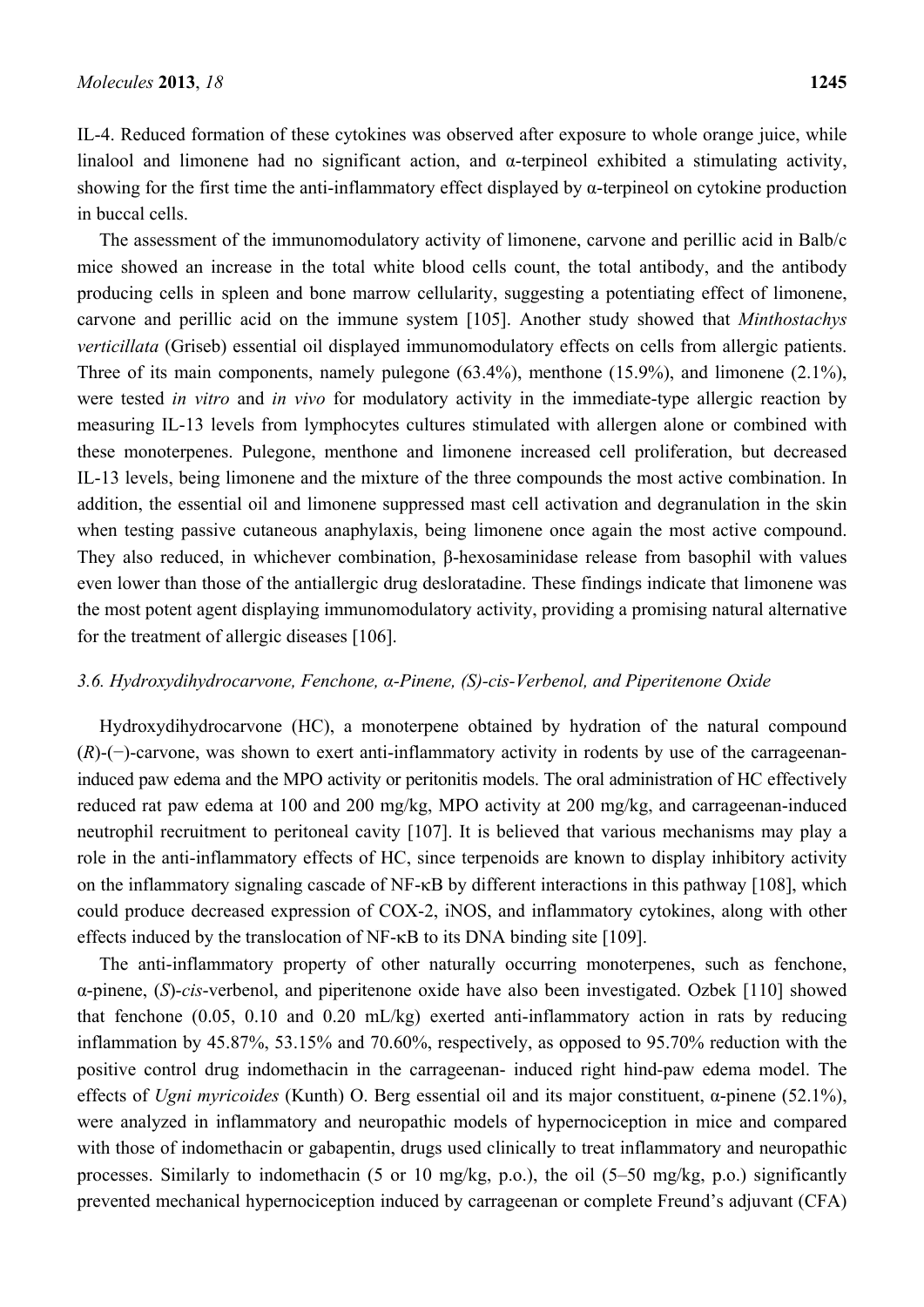in mice. In addition, the treatment with the oil  $(5-25 \text{ mg/kg}, \text{ p.o.})$ ,  $\alpha$ -pinene  $(5-50 \text{ mg/kg}, \text{ p.o.})$ , or gabapentin (70 mg/kg, p.o.) also abolished mechanical sensitization induced by CFA, indicating that the effects displayed by *U. myricoides* essencial oil are related, at least in part, to the presence of α-pinene, which shows a potential role for the management of inflammatory and neuropathic pain [111].

(*S*)-*cis*-Verbenol, a natural metabolite from (−)-α-pinene of host pine tree, has been shown to have anti-ischemic activity and to reduce cerebral ischemic injury caused by 1.5-hour middle cerebral artery occlusion followed by 24-hour reperfusion. It significantly prevented neuronal cell death caused by oxygen-glucose deprivation (OGD, 1 h) and subsequent re-oxygenation (5 h and diminished the intracellular level of ROS elevated by OGD/re-oxygenation), and decreased the expression levels of pro-inflammatory cytokines in ischemic brain and immunostimulated glial cells. These findings indicate that (S)-*cis*-verbenol could become a useful therapeutic agent due to its anti-oxidative and anti-inflammatory activities [112].

The essential oil of *Mentha × villosa* Huds (Labiatae) exerts various pharmacological activities, such as antispasmodic effects. A study designed to investigate the antinociceptive action of *Mentha*  $\times$  *villosa* oil and one of its main constituents, namely piperitenone oxide, showed that they significantly decreased the writhings induced by acetic acid and the paw licking behavior only during the second phase of the formalin test, an effect that was not reversed by naloxone. However, when evaluated by the hot-plate and tail immersion tests, the oil and the monoterpene exhibited no analgesic activity. These findings demonstrate that *Mentha × villosa* oil and piperitenone oxide have antinociceptive activity and suggest that this effect is probably an indirect anti-inflammatory action, which does not involve the central nervous system [113].

## **4. Conclusions**

This review showed the anti-inflammatory profile of monoterpenes that were bioactive on experimental models related to inflammation. The data reported suggests the therapeutic potential of this chemical class as source for the development of novel anti-inflammatory agents. Whereas the bioactive monoterpenes discussed in this review are found in many aromatic and medicinal plants, they should contribute to the anti-inflammatory activity of these species [114]. Therefore, these substances should attract the interest of researchers and pharmaceutical companies for clinical studies and other applications in the therapy of diseases related to inflammatory processes.

#### **Supplementary Materials**

Supplementary materials can be accessed at: http://www.mdpi.com/1420-3049/18/1/1227/s1.

#### **Acknowledgments**

This research was supported by Coordenação de Aperfeiçoamento de Pessoal de Nível Superior (CAPES), Conselho Nacional de Desenvolvimento Científico e Tecnológico (CNPq) and Fundação de Apoio a Pesquisa e Inovação Tecnológica do Estado de Sergipe (FAPITEC).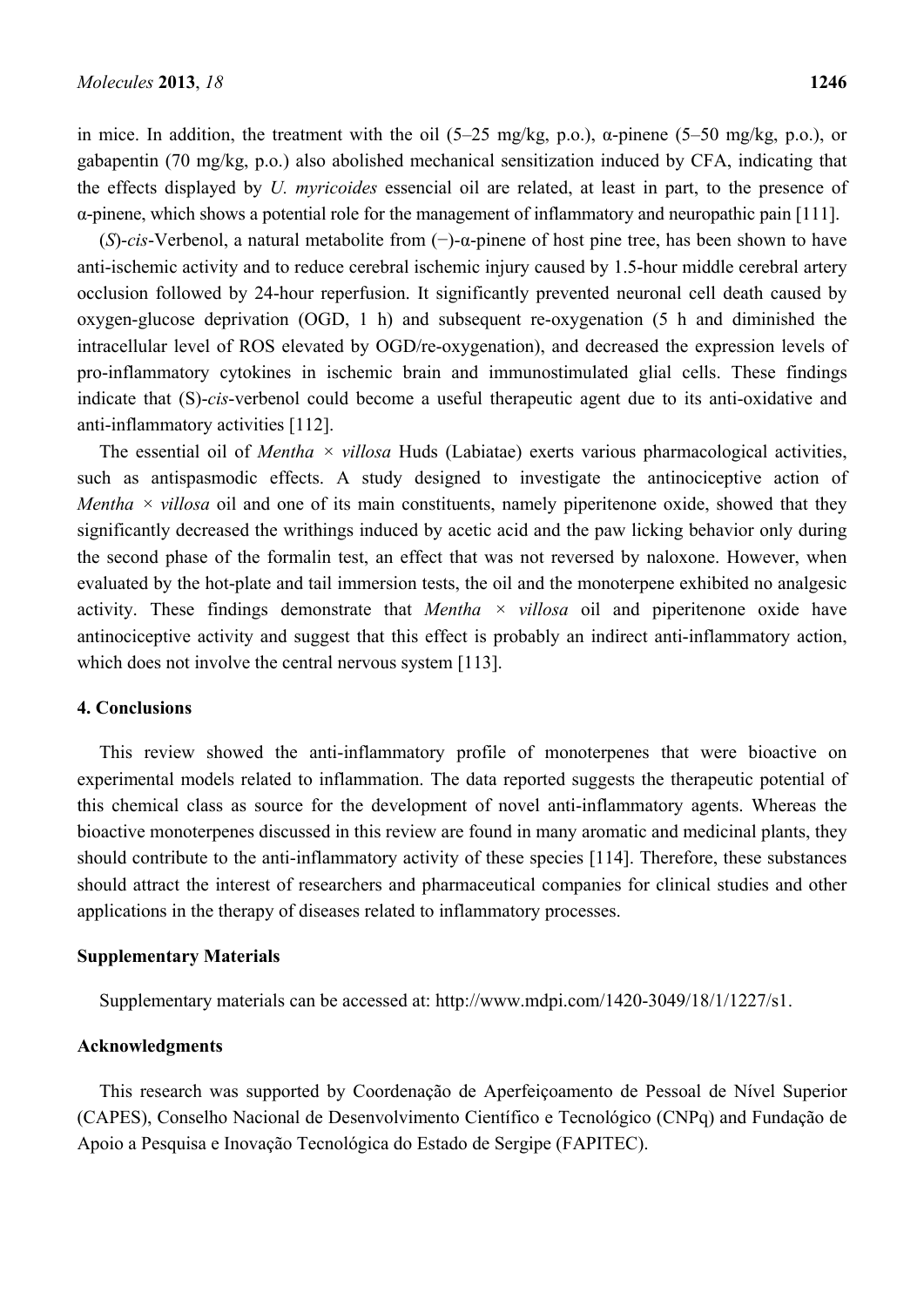# **Conflict of Interest**

The authors declare no conflict of interest.

# **References**

- 1. Ferrero-Miliani, L.; Nielsen, O.H.; Andersen, P.S.; Girardin, S.E. Chronic inflammation: Importance of NOD2 and NALP3 in interleukin-1beta generation. *Clin. Exp. Immunol*. **2007**, *147*, 227–235.
- 2. Dassoler, M.; Schwanz, M.; Busseto, F.; Moreira, E.A.; Gutierrez, L. Perfil fitoquímico e ensaio farmacológico de *Averrhoa carambola* L. (Oxalidaceae). *J. Bras. Fitom.* **2004**, *2*, 4–8.
- 3. Falcão, H.; Lima, I.O.; Santos, V.L.; Dantas, H.F.; Diniz, M.F.F.M.; Barbosa-Filho, J.M.; Batista, L.M*.* Review of the plants with anti-inflammatory activity studied in Brazil. *Braz. J. Pharmacogn*. **2005**, *15*, 381–391.
- 4. Frum, Y.; Viljoen, A.M. *In vitro* 5-lipoxygenase activity of three indigenous South African aromatic plants used in traditional healing and the stereospecific activity of limonene in the 5-lipoxygenase assay. *J. Essent. Oil Res.* **2006**, *18*, 85–88.
- 5. Kedzia, B.; Jankowiak, J.; Holonska, J.; Krzyzaniak, M. Investigation of essential oils and components with immunostimulating activity. *Herba Pol.* **1998**, *44*, 126–135.
- 6. Standen, M.D.; Connellan, P.A.; Leach, D.N. Natural killer cell activity and lymphocyte activation: Investigating the effects of a selection of essential oils and components *in vitro*. *Int. J. Aromather.* **2006**, *16*, 133–139.
- 7. Friedrich, K.; Delgado, I.F.; Santos, L.M.F.; Paumgartten, F.J.R. Assessment of sensitization potential of monoterpenes using the rat popliteal lymph node assay. *Food Chem. Toxicol.* **2007**, *45*, 1516–1522.
- 8. Ahn, G.S.; Jang, H.U.; Jung, G.Y.; Kim, J.H.; Lee, H.G.; Lee, I.S.; Oh, S.R.; Park, S.H. Essential oil component having inhibition activity of leukotriene production. KR 2001086473, 12 September 2001.
- 9. Sun, J. New antiasthmatic principles in the essential oil from leaves of *Artemisia argyi*. *Zhong Cao Yao* **1981**, *12*, 558.
- 10. Coordinating Research Group of Antiasthmatica in Zhejang. New antiasthmatic principles in the essential oil from leaves of *Artemisia argyi*. *Zhong Cao Yao* **1982**, *13*, 241–245.
- 11. Huang, T.C.; Liu, P.K.; Chang, S.Y.; Chou, C.F.; Tseng, H.L. Study of antiasthmatic constituents in *Ocimum basilicum* Benth. *Yao Xue Tong Bao* **1981**, *16*, 56.
- 12. De Sousa, D.P. *Medicinal Essential Oils: Chemical, Pharmacological and Therapeutic Aspects*, 1st ed.; Nova Science Publishers: New York, NY, USA, 2012; p. 236.
- 13. Santos, F.A.; Rao, V.S.N. Antiinflammatory and antinociceptive effects of 1,8-cineole a terpenoid oxide present in many plant essential oils. *Phytother. Res.* **2000**, *14*, 240–244.
- 14. Valério, D.A.R.; Cunha, T.M.; Arakawa, N.S.; Lemos, H.P.; da Costa, F.B.; Parada, C.A.; Ferreira, S.H.; Cunha, F.Q.; Verri, J.W.A. Anti-inflammatory and analgesic effects of the sesquiterpene lactone budlein A in mice: Inhibition of cytokine production-dependent mechanism. *Eur. J. Pharmacol.* **2007**, *562*, 155–163.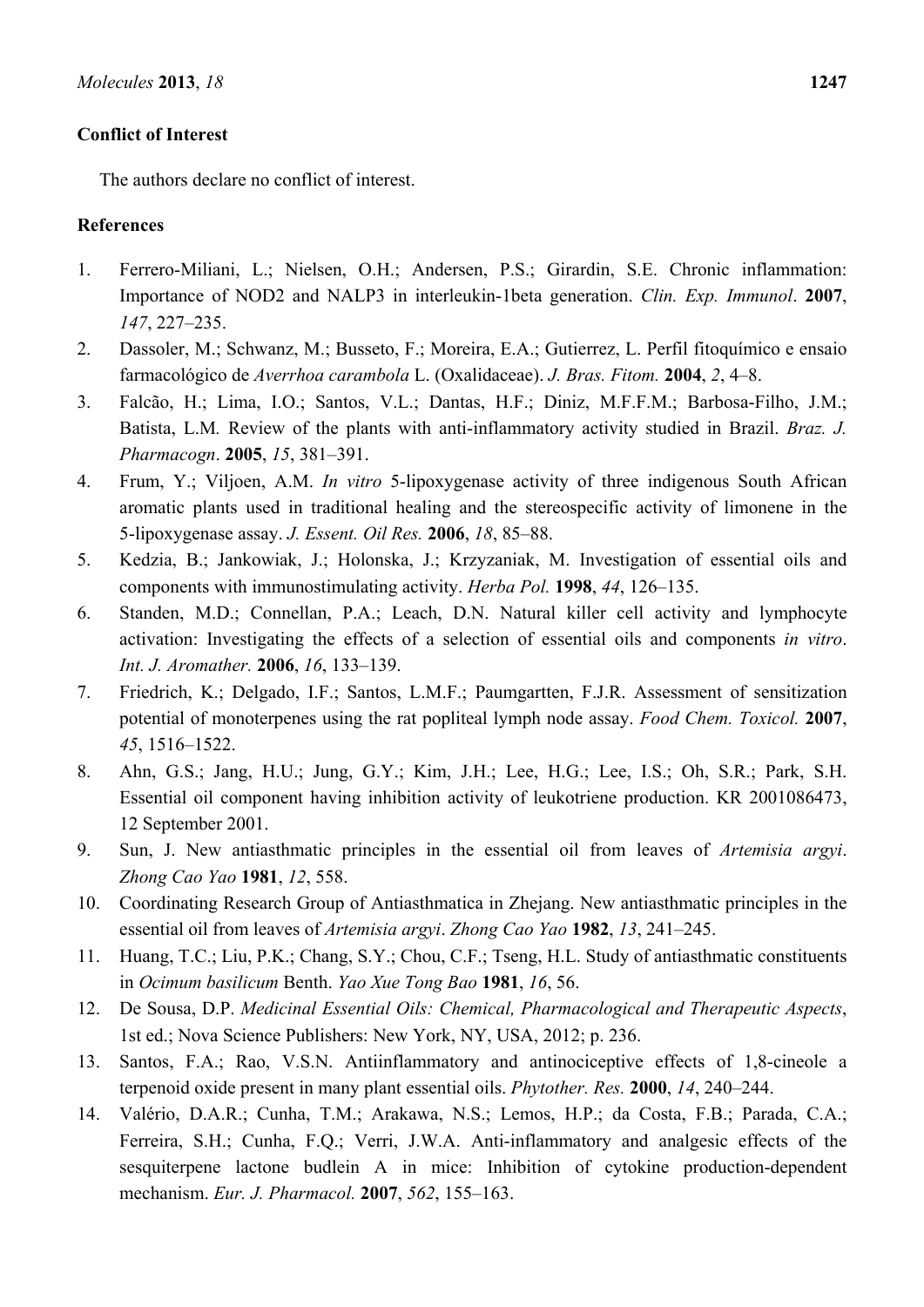- 15. Juergens, U.R.; Stober, M.V. The anti-inflammatory activity of l-menthol compared to mint oil in human monocytes *in vitro*: A novel perspective for its therapeutic use in inflammatory diseases. *Eur. J. Med. Res*. **1998**, *3*, 539–545.
- 16. Wu, X.; Li, X.; Xiao, F.; Zhang, Z.; Xu, Z.; Wang, H. Studies on the analgesic and anti-inflammatory effect of bornyl acetate in volatile oil from *Amomum villosum*. *Zhong Yao Cai* **2004**, *27*, 438–439.
- 17. Santos, F.A.; Silva, R.M.; Campos, A.R.; Araújo, R.P.; Júnior, R.C.P.L.; Rao, V.S.N. 1,8-cineole (eucalyptol), a monoterpene oxide attenuates the colonic damage in rats on acute TNBS-colitis. *Food Chem. Toxicol*. **2004**, *42*, 579–584.
- 18. Chen, B.W.; Wang, H.H.; Liu, J.X.; Liu, X.G. Zinc sulphate solution enema decreases inflammation in experimental colitis in rats. *J. Gastroenterol. Hepatol.* **1999**, *14*, 1088–1092.
- 19. Kettle, A.J.; Gedye, C.A.; Winterbourn, C.C. Mechanism of inactivation of myeloperoxidase by 4-aminobenzoic acid hydrochloride. *Biochem. J.* **1997**, *321*, 503–508.
- 20. Rachmilewitz, D.; Simonm, P.L.; Schwartz, L.W.; Griswold, D.E.; Fondacaro, J.D.; Wasserman, M.A. Inflammatory mediators of experimental colitis in rats. *Gastroenterology* **1989**, *97*, 326–337.
- 21. Juergens, U.R.; Dethlefsen, U.; Steinkamp, G.; Gillissena, R.R.; Vetter, H. Anti-inflammatory activity of 1.8-cineol (eucalyptol) in bronchial asthma: A double-blind placebo-controlled trial. *Respir. Med.* **2003**, *97*, 250–256.
- 22. Juergens, U.R.; Stober, M.; Vetter, H. Steroid-like inhibition of monocyte arachidonic acid metabolism and IL-1β production by 1,8-cineole. *Atemwegs Lungenkrankheiten* **1998**, *24*, 3–11.
- 23. Juergens, U.R.; Engelen, T.; Racke, K.; Stoeber, M.; Gillissen, A.; Vetter, H. Inhibitory activity of 1,8-cineol (eucalyptol) on cytokine production in cultured human lymphocytes and monocytes. *Pulm. Pharmacol. Ther*. **2004**, *17*, 281–287.
- 24. Bastos, V.P.D.; Gomes, A.S.; Lima, F.J.B.; Brito, T.S.; Soares, P.M.G.; Pinho, J.P.M.; Silva, C.S.; Santos, A.A.; Souza, M.H.L.P.; Magalhães, P.J.C. Inhaled 1,8-cineole reduces inflammatory parameters in airways of ovalbumin-challenged guinea pigs. *Basic Clin. Pharmacol. Toxicol.* **2011**, *108*, 34–39.
- 25. Nascimento, N.R.F.; Refosco, R.M.C.; Vasconcelos, E.C.F.; Kerntopf, M.R.; Santos, C.F.; Batista, F.J.A.; de Sousa, C.M.; Fonteles, M.C. 1,8-Cineole induces relaxation in rat and guinea-pig airway smooth muscle. *J. Pharm. Pharmacol*. **2009**, *61*, 361–366.
- 26. Heinrich, W.; Christian, S.; Uwe, D. Concomitant therapy with Cineole (Eucalyptole) reduces exacerbations in COPD: A placebo-controlled double-blind trial. *Respir. Res.* **2009**, *10*, 69.
- 27. Trinh, H.T.; Lee, I.A.; Hyun, Y.J.; Kim, D.H. *Artemisia princeps* Pamp. essential oil and its constitutents eucalyptol and α-terpineol ameliorate bacterial vaginosis and vulvovaginal candidiasis in mice by inhibiting bacterial growth and NF-κB activation. *Planta Med.* **2011**, *77*, 1996–2002.
- 28. Barnes, P.J. How corticosteroids control inflammation: Quintiles Prize Lecture 2005. *Br. J. Pharmacol*. **2006**, *148*, 245–254.
- 29. Ciftci, O.; Tanyildizi, S.; Godekmerdan, A. Curcumin, myrecen and cineol modulate the percentage of lymphocyte subsets altered by 2,3,7, 8-Tetracholorodibenzo-p-dioxins (TCDD) in rats. *Hum. Exp. Toxicol.* **2011**, *30*, 1986–1994.
- 30. Arakawa, T.; Osawa, K. Pharmacological study and application to food of mint flavor-antibacterial and antiallergic principles. *Aroma Res.* **2000**, *1*, 20–23.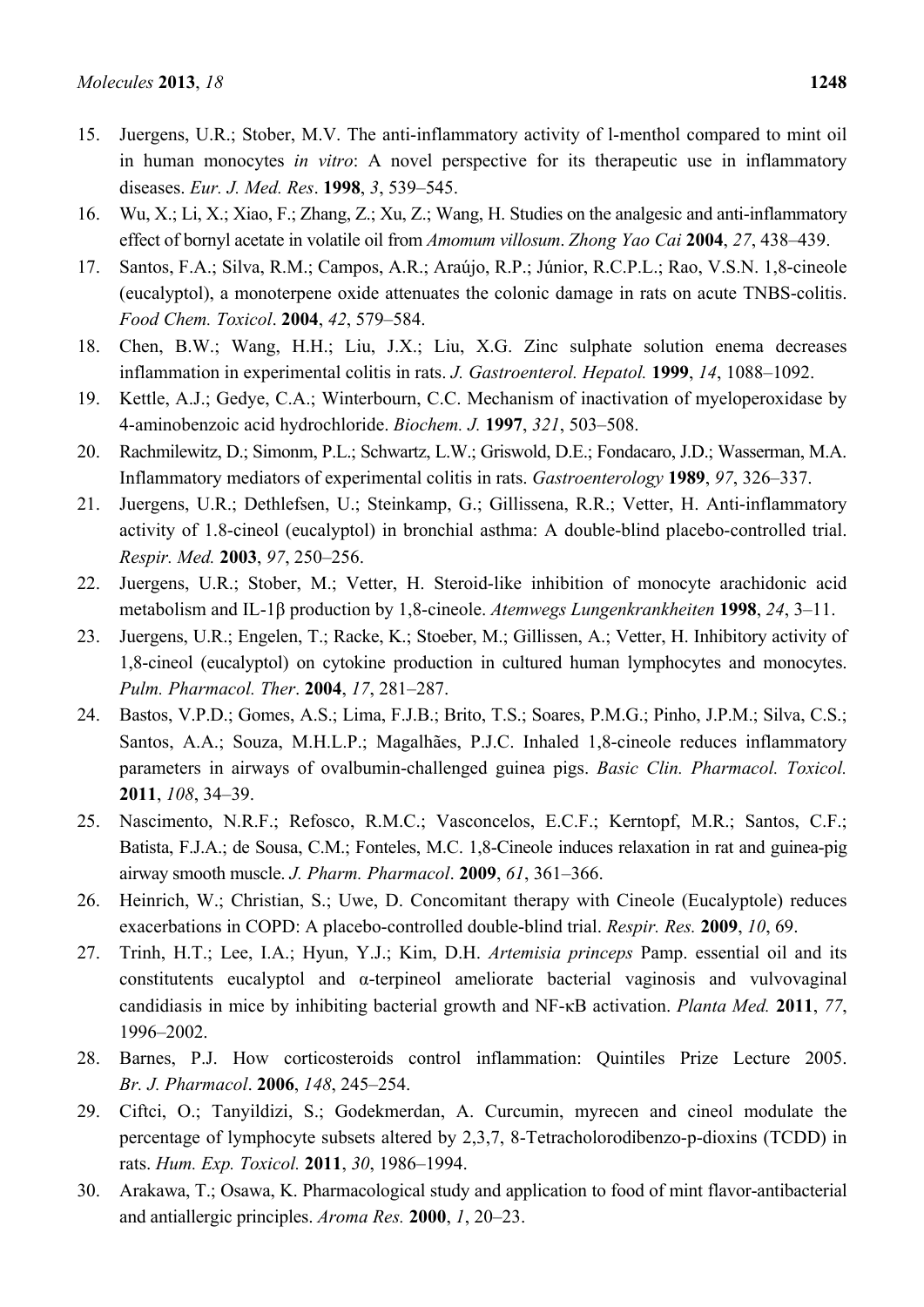- 31. Arakawa, T.; Shibata, M.; Hosomi, K.; Watanabe, T.; Honma, Y.; Kawasumi, K.; Takeuchi, Y. Anti-allergenic effects of peppermint oil, chicle, and jelutong. *Shokuhin Eiseigaku Zasshi* **1992**, *33*, 569–575.
- 32. Sidell, N.; Taga, T.; Hirano, T.; Kishimoto, T.; Saxon, A. Retinoic acid-induced growth inhibition of a human myeloma cell line via down-regulation of IL-6 receptors. *J. Immunol.* **1991**, *146*, 3809–3814.
- 33. Ali, B.H.; Blunden, G. Pharmacological and toxicological properties of *Nigella sativa*. *Phytother. Res*. **2003**, *17*, 299–305.
- 34. El-Tahir, K.E.; Ashour, M.M.; AL-Harbi, M.M. The respiratory effects of the volatile oil of the black seed (*Nigella sativa*) in guinea pigs: Elucidation of the mechanism(s) of action. *Gen. Pharmacol*. **1993**, *24*, 1115–1122.
- 35. Mutabagani, A.; El-Mahdy, S.A. Study of the anti-inflammatory activity of *Nigella sativa* L and thymoquinone in rats. *Saudi Pharm. J.* **1997**, *5*, 110–113.
- 36. Swamy, S.M.; Tan, B.K. Cytotoxic and immunopotentiating effects of ethanolic extract of *Nigella sativa* L. seeds. *J. Ethnopharmacol.* **2000**, *70*, 1–7.
- 37. Mezayen, R.E.; Gazzar, M.E.; Nicolls, M.R.; Marecki, J.C.; Dreskin, S.C.; Nomiyama, H. Effect of thymoquinone on cyclooxygenase expression and prostaglandin production in a mouse model of allergic airway inflammation. *Immunol. Lett.* **2006**, *106*, 72–81.
- 38. Elias, J.A.; Lee, C.G.; Zheng, T.M.B.; Homer, R.J.; Zhu, Z. New insights into the pathogenesis of asthma. *J. Clin. Invest*. **2003**, *111*, 291–297.
- 39. Lukacs, N.W. Role of chemokines in the pathogenesis of asthma. *Nat. Rev. Immunol.* **2001**, *1*, 108–116.
- 40. Wardlaw, A.J.; Dunnette, S.; Gleich, G.J.; Collins, J.V.; Kay, A.B. Eosinophils and mast cells in bronchoalveolar lavage in subjects with mild asthma. *Am. Rev. Respir. Dis.* **1988**, *137*, 62–69.
- 41. Holgate, S.T.; Burns, G.B.; Robinson, C.; Church, M.K. Anaphylactic- and calcium-dependent generation of prostaglandin D2 (PGD2), thromboxane B2, and other cyclooxygenase products of arachidonic acid by dispersed human lung cells and relationship to histamine release. *J. Immunol.* **1984**, *133*, 2138–2144.
- 42. Tanaka, K.; Ogawa, K.; Sugamura, K.; Nakamura, M.; Takano, S.; Nagata, K. Cutting edge: Differential production of prostaglandin D2 by human helper T cell subsets. *J. Immunol*. **2000**, *164*, 2277–2280.
- 43. Fujitani, Y.; Kanaoka, Y.; Aritake, K.; Uodome, N.; Okazaki-Hatake, K.; Urade, Y. Pronounced eosinophilic lung inflammation and Th2 cytokine release in human lipocalin-type prostaglandin D synthase transgenic mice. *J. Immunol.* **2002**, *168*, 443–449.
- 44. Gazzar, M.E.; Mezayen, R.E.; Marecki, J.C.; Nicolls, M.R.; Canastar, A.; Dreskin, S.C. Anti-inflammatory effect of thymoquinone in a mouse model of allergic lung inflammation. *Int. Immunopharmacol.* **2006**, *6*, 1135–1142.
- 45. Williams, R.O. Collagen-induced arthritis as a model for rheumatoid arthritis. *Methods Mol. Med.* **2004**, *98*, 207–216.
- 46. Tekeoglu, I.; Dogan, A.; Ediz, L.; Budancamanak, M.; Demirel, A. Effects of thymoquinone (volatile oil of black cumin) on rheumatoid arthritis in rat models. *Phytother. Res.* **2007**, *21*, 895–897.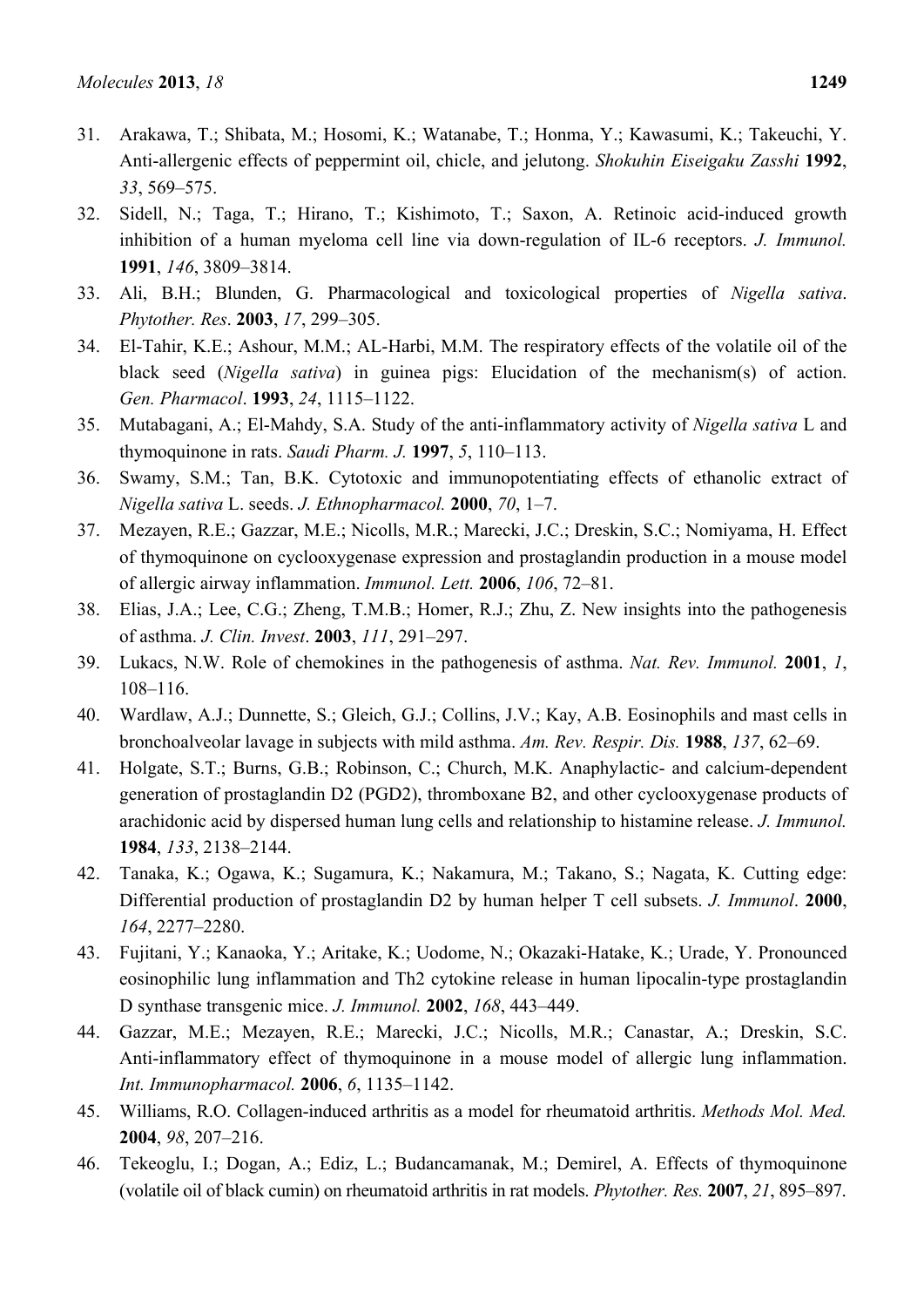- 48. Marsik, P.; Kokoska, L.; Landa, P.; Nepovim, A.; Soudek, P.; Vanek, T. *In vitro* inhibitory effects of thymol and quinones of *Nigella sativa* seeds on cyclooxygenase-1-and -2-catalyzed prostaglandin E2 biosyntheses. *Planta Med.* **2005**, *71*, 739–742.
- 49. Juhás, S.; Cikos, S.; Czikková, S.; Veselá, J.; Iková, G.; Hájek, T.; Domaracká, K.; Domaracký, M.; Bujnáková, D.; Rehák, P.; *et al*. Effects of Borneol and Thymoquinone on TNBS-Induced Colitis in Mice. *Folia Biol. (Praha)* **2008**, *54*, 1–7.
- 50. Watanabe, K.; Yano, S.; Horie, T.; Kachia, R.S.; Ikegami, F.; Yamamoto, Y.; Fujimori, H.; Kasai, M. Borneol as allergy inhibitor. JP 06211713, 2 August 1994.
- 51. Sun, X.; Ou, L.; Mi, S.; Wang, N. Analgesic and anti-inflammation effect of borneol. *Zhong Yao Xin Yao Yu Lin Chuang Yao Li* **2007**, *18*, 353–355.
- 52. Liu, R.; Zhang, L.; Lan, X.; Li, L.; Zhang, T.T.; Sun, J.H.; Du, G.H. Protection by borneol on cortical neurons against oxygen-glucose deprivation/reperfusion: Involvement of anti-oxidation and anti-inflammation through nuclear transcription factor κappaB signaling pathway. *Neuroscience* **2011**, *176*, 408–419.
- 53. He, X.; Lu, Q.; Liu, Y. Effects of borneol injection on inflammation in focal cerebral ischemia reperfusion rats. *Hua Xi Yao Xue Za Zhi* **2006**, *21*, 523–526.
- 54. Dai, J.P.; Chen, J.; Bei, Y.F.; Han, B.X.; Wang, S. Influence of borneol on primary mice oral fibroblasts: A penetration enhancer may be used in oral submucous fibrosis. *J. Oral Pathol. Med.* **2009**, *38*, 276–281.
- 55. Chi, T.; Ji, X.; Xia, M.; Rong, Y.; Qiu, F.; Zou, L. Effect of six extractions from Wuhu decoction on isolated tracheal smooth muscle in Guinea pig. *Zhong Guo Shi Yan Fang Ji Xue Za Zhi* **2009**, *15*, 52–55.
- 56. Tung, Y.T.; Chua, M.T.; Wang, S.; Chang, S.T. Anti-inflammation activities of essential oil and its constituents from indigenous cinnamon (*Cinnamomum osmophloeum*) twigs. *Bioresour. Technol.* **2008**, *99*, 3908–3912.
- 57. Wang, X.; Shi, W.; Ma, A.; Jiang, G.; Zhang, J.; Zhai, X.; Zhong, X. Influence of quercetin and bornyl acetate on CD4+/CD8+ lymphocytes in uterus following LPS-induced abortion in pregnant mice. *Jie Pou Xue Bao* **2008**, *39*, 734–737.
- 58. Wang, X.; Ma, A.; Shi, W.; Geng, M.; Zhong, X.; Zhao, Y. Quercetin and bornyl acetate regulate t-lymphocyte subsets and inf-γ/il-4 ratio in utero in pregnant mice. *Evid. Based Complement. Alternat. Med.* **2011**, *2011*, 745262.
- 59. Zhao, Y.; Wang, X.; Shi, W.; Zhong, X. Anti-abortive effect of quercetin and bornyl acetate on macrophages and IL-10 in uterus of mice. *Afr. J. Biotechnol.* **2011**, *10*, 8675–8682.
- 60. Braga, P.C.; dal Sasso, M.; Culici, M.; Bianchi, T.; Bordoni, L.; Marabini, L. Anti-inflammatory activity of thymol inhibitory effect on the release of human neutrophil elastase. *Pharmacology* **2006**, *77*, 130–136.
- 61. Demirci, F.; Paper, D.H.; Franz, G.; Baser, K.; Huesnue, C. Investigation of the *Origanum onites* L. Essential Oil Using the Chorioallantoic Membrane (CAM). *J. Agric. Food Chem*. **2004**, *52*, 251–254.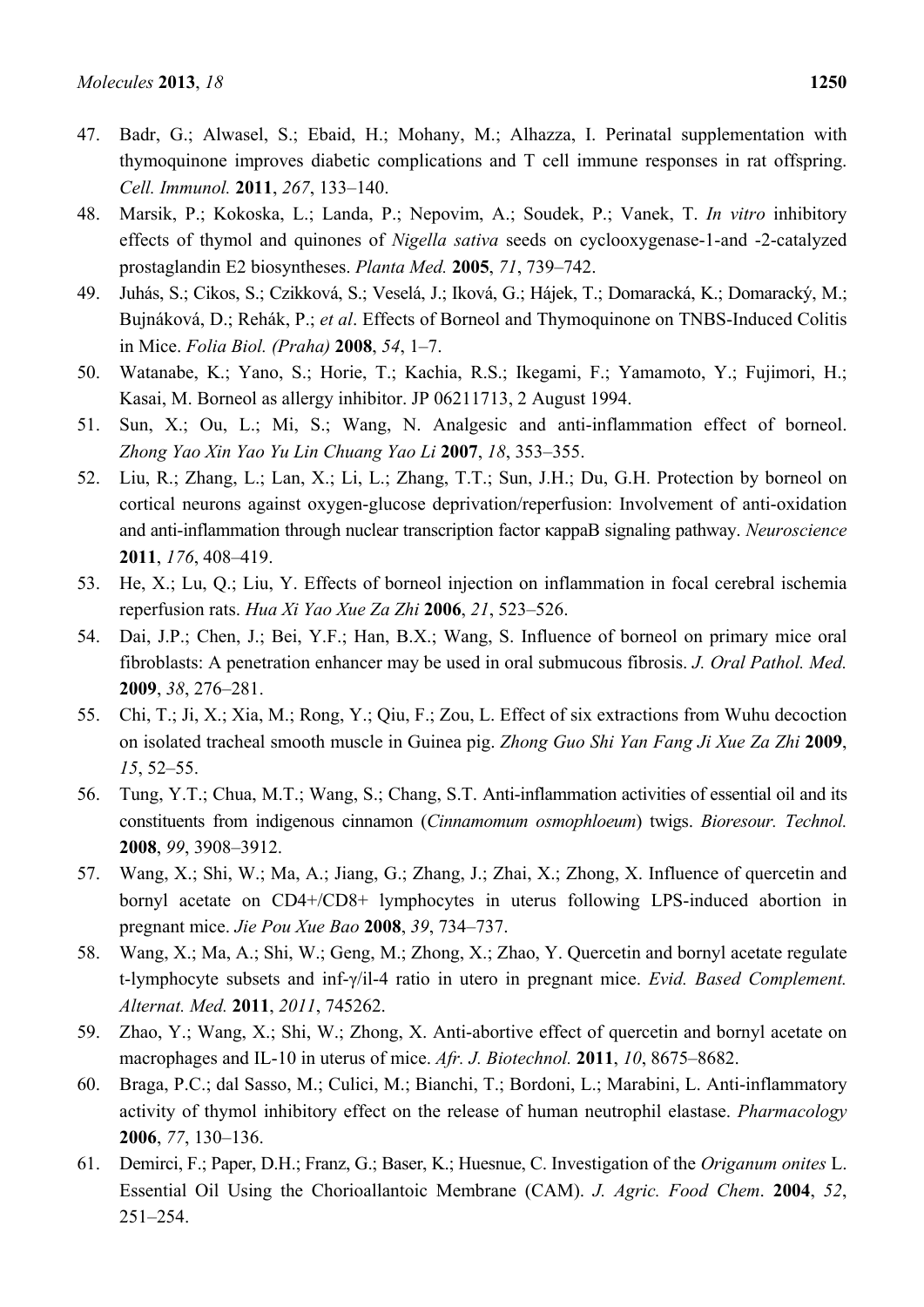- 62. Amirghofran, Z.; Hashemzadeh, R.; Javidnia, K.; Golmoghaddam, H.; Esmaeilbeig, A. *In vitro* immunomodulatory effects of extracts from three plants of the Labiatae family and isolation of the active compound(s). *J. Immunotoxicol.* **2011**, *8*, 265–273.
- 63. Pascual, M.E.; Slowing, K.; Carretero, E.; Sanchez, M.D.; Villar, A. Lippia: Traditional uses, chemistry and pharmacology: A review. *J. Ethnopharmacol.* **2001**, *76*, 201–214.
- 64. Riella K.R.; Marinho R.R.; Santos, J.S.; Pereira-Filho, R.N.; Cardoso, J.C.; Albuquerque-Junior, R.L.C.; Thomazzi, S.M. Anti-inflammatory and cicatrizing activities of thymol, a monoterpene of the essential oil from *Lippia gracilis*, in rodents. *J. Ethnopharmacol.* **2012**, *143*, 656–663.
- 65. Enomoto, S.; Asano, R.; Iwahori, Y.; Narui, T.; Okada, Y. Hematological studies on black cumin oil from the seeds of *Nigella sativa* L. *Biol. Pharm. Bull*. **2001**, *24*, 307–310.
- 66. De Vicenzi, M.; Stammati, A.; de Vicenzi, A.; Silano, M. Constituents of aromatic plants: Carvacrol. *Fitoterapia* **2004**, *75*, 801–804.
- 67. Wieten, L.; van der Zee, R.; Spiering, R.; Wagenaar-Hilbers, J.; van Kooten, P.; Broere, F.; van Eden, W. A novel heat-shock protein coinducer boosts stress protein Hsp70 to activate T cell regulation of inflammation in autoimmune arthritis. *Arthritis Rheum.* **2010**, *62*, 1026–1035.
- 68. Sosa, S.; Altinier, G.; Politi, M.; Braca, A.; Morelli, I.; Della Logia, R. Extracts and constituents of *Lavandula multifida* with topical anti-inflammatory activity. *Phytomedicine* **2005**, *12*, 271–277.
- 69. Landa, P.; Kokoska, L.; Pribylova, M.; Vanek, T.; Marsik, P. *In vitro* Anti-inflammatory Activity of Carvacrol: Inhibitory Effect on COX-2 Catalyzed Prostaglandin E2 Biosynthesis. *Arch. Pharm. Res.* **2009**, *32*, *1*, 75–78.
- 70. Mariko, H.; Rieko, N.; Michiko, K.; Kazuyuki, H.; Saori, T.; Hiroyasu, I. Carvacrol, a component of thyme oil, activates PPARalpha and gamma and suppresses COX-2 expression. *J. Lipid Res*. **2010**, *51*, 132–139.
- 71. Cho, S.; Choi, Y.; Park, S.; Park, T. Carvacrol prevents diet-induced obesity by modulating gene expressions involved in adipogenesis and inflammation in mice fed with high-fat diet. *J. Nutr. Biochem*. **2012**, *23*, 192–201.
- 72. Bimczok, D.; Rau, H.; Sewekow, E.; Janczyk, P.; Souffrant, W.B.; Roethkoetter, H.J. Influence of carvacrol on proliferation and survival of porcine lymphocytes and intestinal epithelial cells *in vitro*. *Toxicol. In Vitro* **2008**, *22*, 652–658.
- 73. Guimarães, A.G.; Xavier, M.A.; Santana, M.T.; Camargo, E.A.; Santos, C.A.; Brito, F.A.; Barreto, E.O.; Cavalcanti, S.C.H.; Antoniolli, A.R.; Oliveira, R.C.M.; *et al*. Carvacrol attenuates mechanical hypernociception and inflammatory response. *Naunyn Schmiedebergs Arch. Pharmacol.* **2012**, *385*, 253–263.
- 74. Chan, A.S.L.; Pang, H.; Yip, E.C.; Tam, Y.K.; Wong, Y.H. Carvacrol and eugenol differentially stimulate intracellular  $Ca^{2+}$  mobilization and mitogen-activated protein kinases in Jurkat T-cells and monocytic THP-1 cells. *Planta Med.* **2005**, *71*, 634–639.
- 75. Silva, F.V.; Guimaraes, A.G.; Silva, E.R.S.; Sousa-Neto, B.P.; Machado, F.D.F.; Quintans-Júnior, L.J.; Arcanjo, D.D.R.; Oliveira, F.A.; Oliveira, R.C.M. Anti-inflammatory and anti-ulcer activities of carvacrol, a monoterpene present in the essential oil of oregano. *J. Med. Food* **2012**, *15*, 984–991.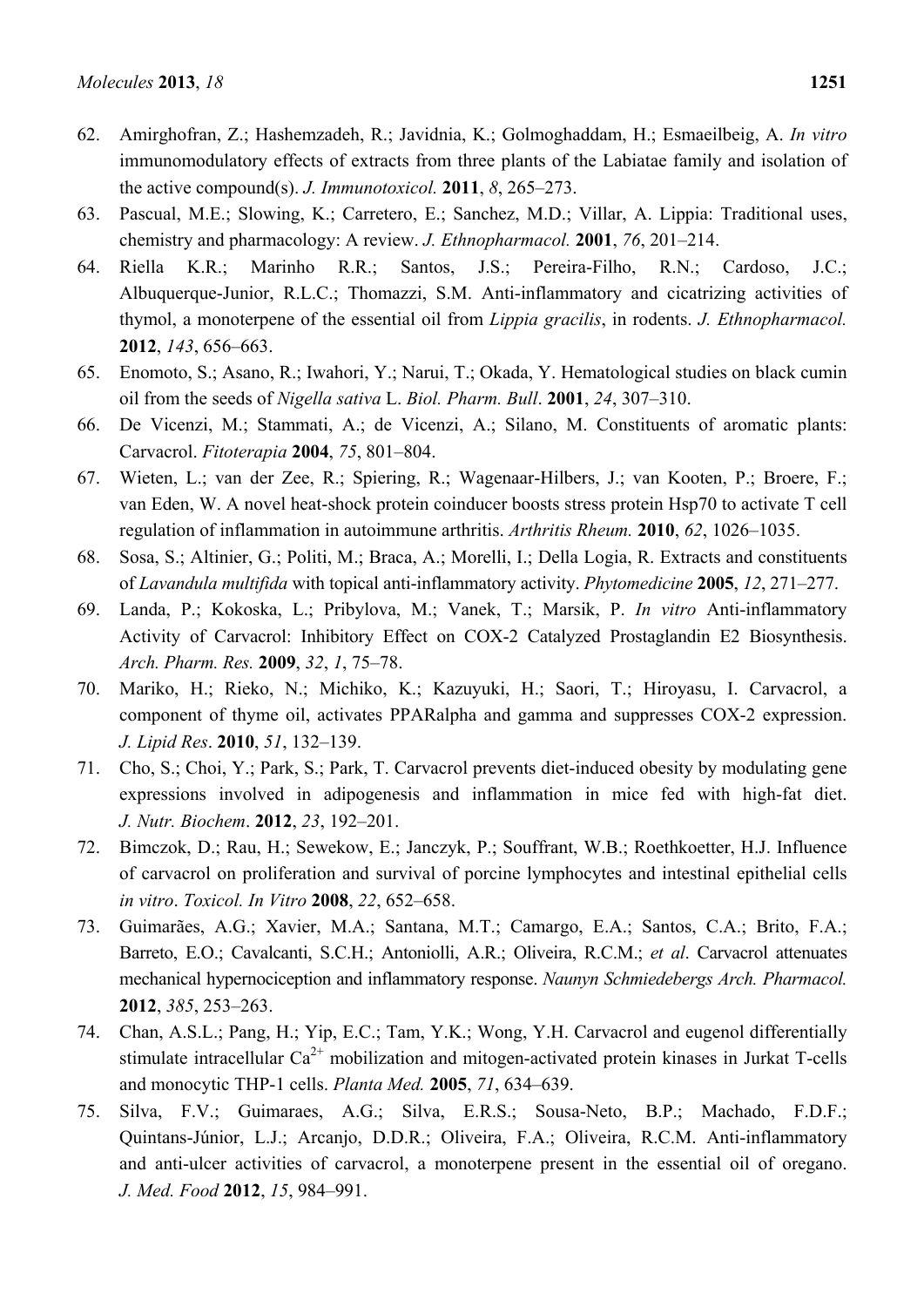- 76. Batista, P.A.; Werner, M.F.P.; Oliveira, E.C.; Burgos, L.; Pereira, P.; Brum, L.F.S.; Story, G.M.; Santos, A.R.S. The antinociceptive effect of (−)-linalool in models of chronic inflammatory and neuropathic hypersensitivity in mice. *J. Pain* **2010**, *11*, 1222–1229.
- 77. Peana, A.T.; D'Aquila, P.S.; Serra, F.P.G.; Pippia, P.; Moretti, M.D.L. Anti-inflammatory activity of linalool and linalyl acetate constituents of essential oils. *Phytomedicine* **2002**, *9*, 721–726.
- 78. Kawata, J.; Kameda, M.; Miyazawa, M. Cyclooxygenase-2 inhibitory effects of monoterpenoids with a *p*-methane skeleton. *Int. J. Essent. Oil Ther.* **2008**, *2*, 145–148.
- 79. Pongprayoon, U.; Soontornsaratune, P.; Jarikasem, S.; Sematong, T.; Wasuwat, S.; Claeson, P. Topical antiinflammatory activity of the major lipophilic constituents of the rhizome of *Zingiber cassumunar*. Part 1. The essential oil. *Phytomedicine* **1997**, *3*, 319–322.
- 80. Hart, P.H.; Brand, C.; Carson, C.F.; Riley, T.V.; Prager, R.H.; Finlay-Jones, J.J. Terpinen-4-ol, the main component of the essential oil of *Melaleuca alternifolia* (tea tree oil), suppresses inflammatory mediator production by activated human monocytes. *Inflamm. Res.* **2000**, *49*, 619–626.
- 81. Ji, P.; Si, M.S.; Podnos, Y.; Imagawa, D.K. Monoterpene Geraniol Prevents Acute Allograft Rejection. *Transplant. Proc.* **2002**, *34*, 1418–1419.
- 82. Marcuzzi, A.; Crovella, S.; Pontillo, A. Geraniol rescues inflammation in cellular and animal models of mevalonate kinase deficiency. *In Vivo* **2011**, *25*, 87–92.
- 83. Marcuzzi, A.; Pontillo, A.; de Leo, L.; Tommasini, A.; Decorti, G.; Not, T.; Ventura, A. Natural Isoprenoids are Able to Reduce Inflammation in a Mouse Model of Mevalonate Kinase Deficiency. *Pediatr. Res.* **2008**, *64*, 177–182.
- 84. Su, Y.W.; Chao, S.H.; Lee, M.H.; Ou, T.Y.; Tsai, Y.C. Inhibitory effects of citronellol and geraniol on nitric oxide and prostaglandin E2 production in macrophages. *Planta Med.* **2010**, *76*, 1666–1671.
- 85. Katsukawa, M.; Nakata, R.; Koeji, S.; Hori, K.; Takahashi, S.; Inoue, H. Citronellol and geraniol, components of rose oil, activate peroxisome proliferator-activated receptor  $\alpha$  and  $\gamma$  and suppress cyclooxygenase-2 expression. *Biosci. Biotech. Biochem.* **2011**, *75*, 1010–1012.
- 86. Maruyama, N.; Takizawa, T.; Ishibashi, H.; Hisajima, T.; Inouye, S.; Yamaguchi, H.; Abe, S. Protective activity of geranium oil and its component, geraniol, in combination with vaginal washing against vaginal candidiasis in mice. *Biol. Pharm. Bull.* **2008**, *31*, 1501–1506.
- 87. Shigeru, A.; Maruyama, N.; Hayama, K.; Ishibashi, H.; Inoue, S.; Oshima, H.; Yamaguchi, H. Suppression of tumor necrosis factor-alpha-induced neutrophil adherence responses by essential oils. *Mediatars Inflamm.* **2003**, *12*, 323–328.
- 88. Su, Y.W.; Lee, M.H. Composition comprising butylidene phthalide, citronellol, geraniol or combinations thereof, for inhibiting nitric oxide and/or prostaglandin E2 synthesis and method for inhibiting inflammation. US 20080268078 A1, 30 October 2008.
- 89. Zhuang, S.R.; Chen, S.L.; Tsai, J.H.; Huang, C.C.; Wu, T.C.; Liu, W.S.; Tseng, H.C.; Lee, H.S.; Huang, M.C.; Shane, G.T.; *et al*. Effect of citronellol and the Chinese medical herb complex on cellular immunity of cancer patients receiving chemotherapy/radiotherapy. *Phytother. Res.* **2009**, *23*, 785–790.
- 90. Wiseman, D.A.; Werner, S.R.; Crowell, P.L. Cell cycle arrest by the isoprenoids perillyl alcohol, geraniol, and farnesol is mediated by p21Cip1 and p27Kip1 in human pancreatic adenocarcinoma cells. *J. Pharmacol. Exp. Ther.* **2007**, *320*, 1163–1170.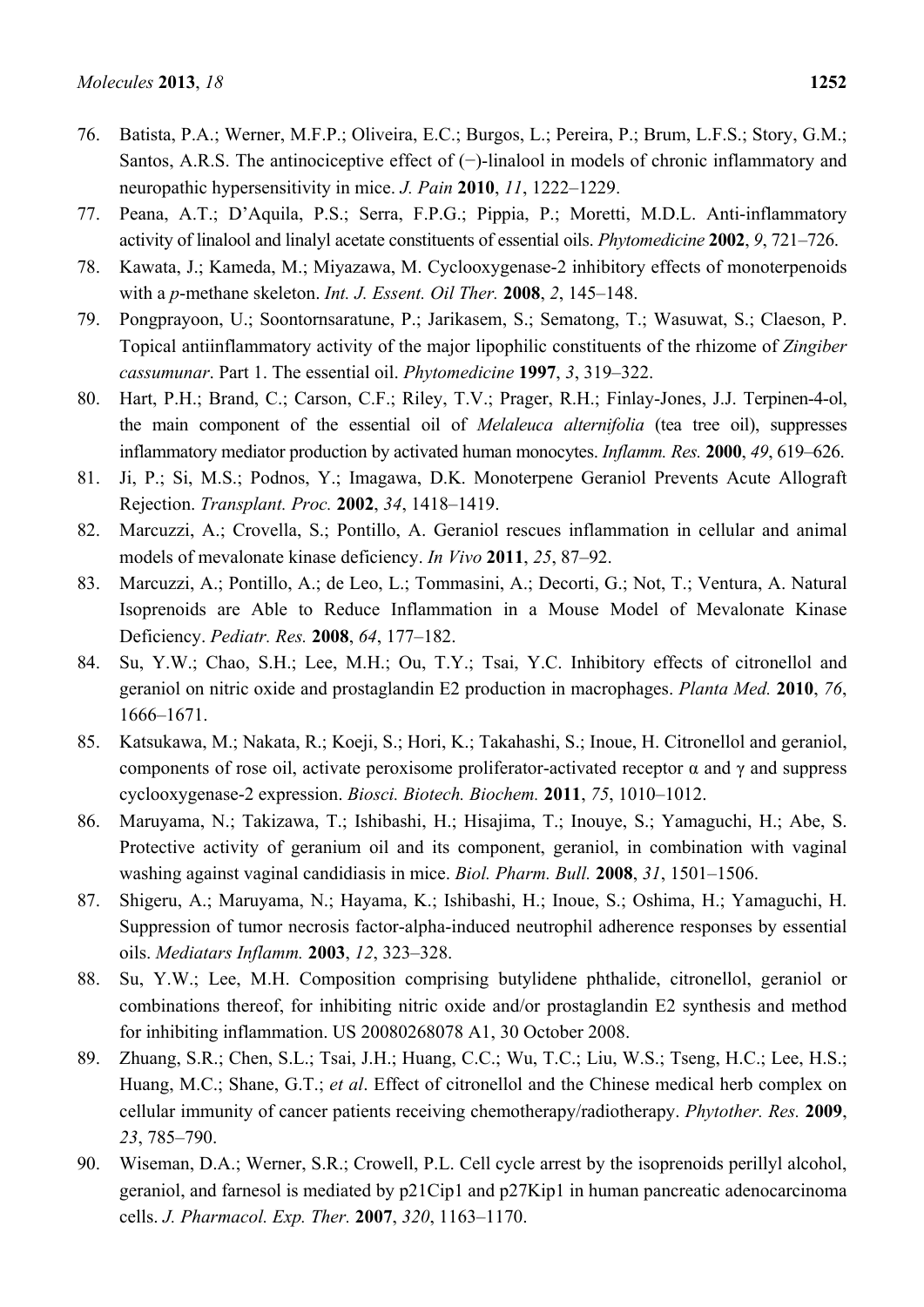- 91. Chaudhary, S.C.; Alam, M.S.; Siddiqui, M.S.; Athar, M. Perillyl alcohol attenuates Ras-ERK signaling to inhibit murine skin inflammation and tumorigenesi. *Chem. Biol. Interact.* **2009**, *179*, 145–153.
- 92. Wei, X.; Si, M.S.; Imagawa, D.K.; Ji, P.; Tromberg, B.J.; Cahalan, M.D. Perillyl Alcohol Inhibits TCR-Mediated  $[Ca^{2+}]$ ; Signaling, Alters Cell Shape and Motility, and Induces Apoptosis in T Lymphocytes. *Cell. Immunol.* **2000**, *201*, 6–13.
- 93. Khan, R.; Sultana, S. Farnesol attenuates 1,2-dimethylhydrazine induced oxidative stress, inflammation and apoptotic responses in the colon of Wistar rats. *Chem. Biol. Interact.* **2011**, *192*, 193–200.
- 94. Katsukawa, M.; Nakata, R.; Takizawa, Y.; Hori, K.; Takahashi, S.; Inoue, H. Citral, a component of lemongrass oil, activates PPARα and γ and suppresses COX-2 expression. *Biochim. Biophys. Acta* **2010**, *1801*, 1214–1220.
- 95. Quintans-Júnior, L.J.; Guimarães, A.G.; Santana, M.T.; Araujo, B.E.S.; Moreira, F.V.; Bonjardim, L.R.; Araujo, A.A.S.; Siqueira, J.S.; Antoniolli, A.R.; Botelho, M.A.; *et al*. Citral reduces nociceptive and inflammatory response in rodents. *Rev. Bras. Farmacogn*. **2011**, *21*, 497–502.
- 96. Lee, H.; Jeong, H.; Jeong, H.S.; Kim, D.J.; Noh, Y.H.; Yuk, D.Y.; Hong, J.T. Inhibitory effect of citral on NO production by suppression of iNOS expression and NF-κB activation in RAW264.7 cells. *Arch. Pharm. Res.* **2008**, *31*, 342–349.
- 97. Yoon, W.J.; Lee, N.H.; Hyun, C.G. Limonene suppresses lipopolysaccharide-induced production of nitric oxide, prostaglandin E2, and pro-inflammatory cytokines in RAW 264.7 macrophages. *J. Oleo Sci.* **2010**, *59*, 415–421.
- 98. Hirota, R.; Roger, N.N.; Nakamura, H.; Song, H.S.; Sawamura, M.; Suganuma, N. Anti-inflammatory effects of limonene from yuzu (*Citrus* junos Tanaka) essential oil on eosinophils. *J. Food Sci.* **2010**, *75*, H87–H92.
- 99. Keinan, E.; Alt, A.; Amir, G.; Bentur, L.; Bibi, H.; Shoseyov, D. Natural ozone scavenger prevents asthma in sensitized rats. *Bioorg. Med. Chem*. **2005**, *13*, 557–562.
- 100. Kim, M.H.; Chung, W.T.; Kim, Y.K.; Lee, J.H.; Lee, H.Y.; Hwang, B.; Park, Y.S.; Hwang, S.J.; Kim, J.H. The effect of the oil of *Agastache rugosa* O. Kuntze and three of its components on human cancer cell lines. *J. Essent. Oil Res.* **2001**, *13*, 214–218.
- 101. Del Toro-Arreola, S.; Flores-Torales, E.; Torres-Lozano, C.; del Toro-Arreola, A.; Tostado-Pelayo, K.; Guadalupe, R.D.M.; Daneri-Navarro, A. Effect of D-limonene on immune response in BALB/c mice with lymphoma. *Int. Immunopharmacol*. **2005**, *5*, 829–838.
- 102. Souza, M.C.; Siani, A.C.; Ramos, M.F.S.; Menezes-de-Lima, O., Jr.; Henriques, M.G. Evaluation of anti-inflammatory activity of essential oils from two Asteraceae species. *Pharmazie* **2003**, *58*, 582–586.
- 103. Held, S.; Schieberle, P.; Somoza, V. Identification of α-terpineol as an anti-inflammatory component of orange juice by *in vitro* and *ex vivo* studies. In *Recent Highlights in Flavor Chemistry & Biology*, 8th ed.; Proceedings of the Wartburg Symposium on Flavor Chemistry and Biology, Eisenach, Germany, 27 February–2 March 2007; Deutsche Forschungsanstalt für Lebensmittelchemie: Garching, Germany, 2007; pp. 239–244.